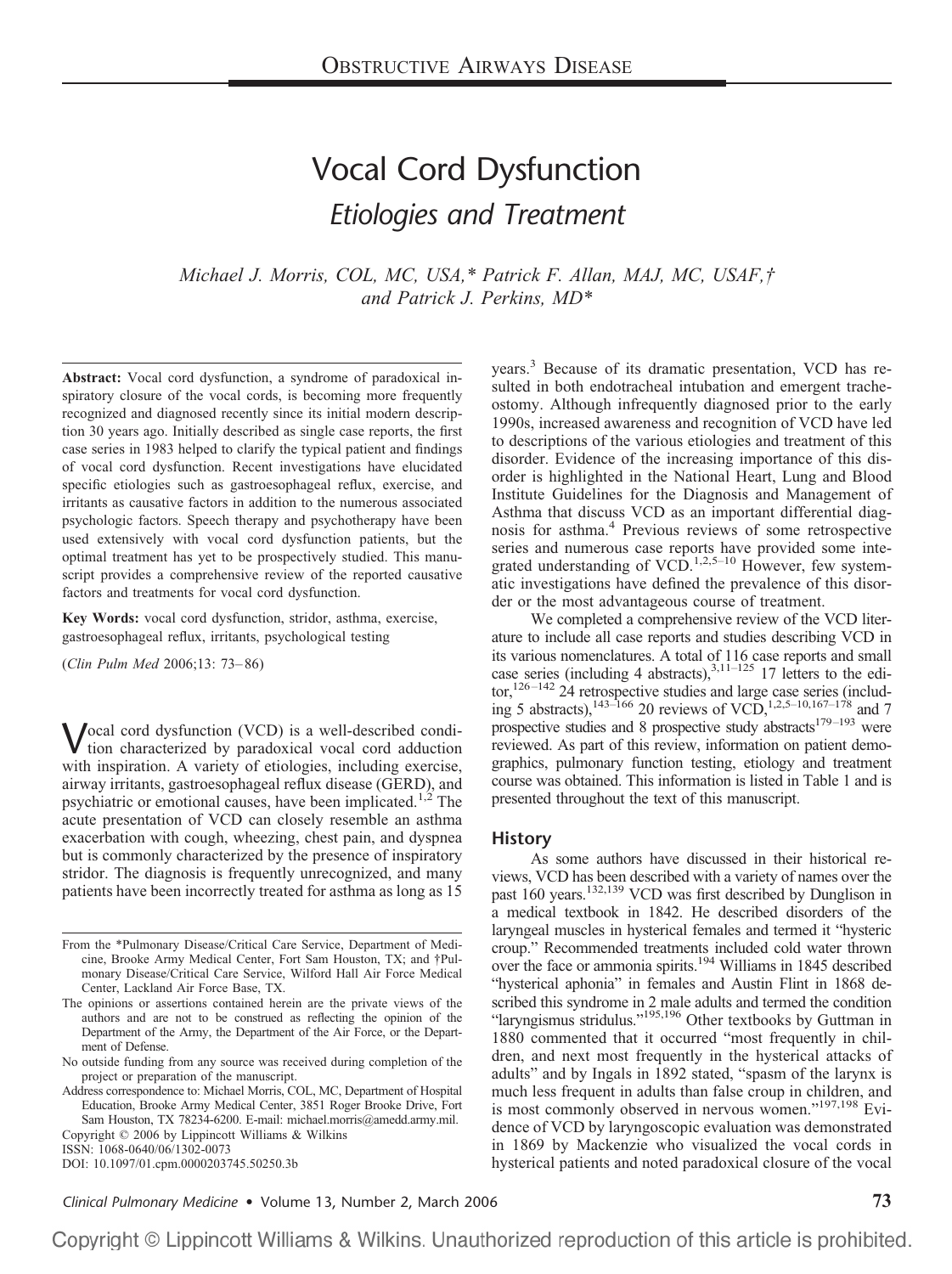| <b>TABLE 1.</b> Review of Current VCD Literature |  |  |  |  |
|--------------------------------------------------|--|--|--|--|
|--------------------------------------------------|--|--|--|--|

|                                | No. of<br><b>Patients</b> | $%$ of<br><b>Patients</b> |
|--------------------------------|---------------------------|---------------------------|
| Demographics                   | 1161                      |                           |
| Adults (18 yr and older)       | 603                       | 70.8                      |
| Pediatrics $(<18$ yr)          | 176                       | 29.2                      |
| Male                           | 232                       | 36.4                      |
| Female                         | 637                       | 63.6                      |
| Pulmonary testing              |                           |                           |
| Flow volume loop truncation    | 327                       | 28.2                      |
| Normal spirometry              | 311                       | 66.2                      |
| Abnormal spirometry            | 159                       | 33.8                      |
| Reactive bronchoprovocation    | 90                        | 72.6                      |
| Nonreactive bronchoprovocation | 34                        | 27.4                      |
| Etiology                       |                           |                           |
| Asthma                         | 380                       | 32.7                      |
| Exercise                       | 211                       | 18.2                      |
| Gastroesophageal reflux        | 208                       | 17.9                      |
| Irritant                       | 76                        | 6.5                       |
| Psychiatric/emotional          | 183                       | 15.8                      |
| Upper respiratory infection    | 102                       | 8.8                       |
| Treatment                      | 499                       |                           |
| Sedation                       | 31                        | 6.2                       |
| Reassurance                    | 23                        | 4.6                       |
| Intubation                     | 62                        | 12.4                      |
| Tracheostomy                   | 31                        | 6.2                       |
| Heliox, CPAP                   | 20                        | 4.0                       |
| Speech therapy                 | 181                       | 36.3                      |
| Psychotherapy                  | 278                       | 55.7                      |
| Biofeedback                    | 37                        | 7.4                       |
| Hypnosis                       | 35                        | 7.0                       |
| Botulinum toxin                | 21                        | 4.2                       |

cords with inspiration.<sup>199</sup> Osler further expanded on this syndrome in 1902 with his description of "spasm of the muscles may occur with violent inspiratory efforts and great distress, and may even lead to cyanosis. Extraordinary cries may be produced, either inspiratory or expiratory."<sup>200</sup> Little additional information was published in the medical literature until the 1970s when Patterson et al described a 33-year-old woman with a history of 15 hospital admissions for what they termed "Munchausen's stridor."89 Several more case reports and small series were published over the next decade. In 1983, Christopher et al reported their comprehensive evaluation of 5 patients and described the syndrome as "vocal cord dysfunction."147 Since 1983, more than 1100 additional patients have been reported in the medical literature.

# **Terms**

VCD has been described by many terms that refer to a functional airway obstruction associated with inspiratory vocal cord adduction. VCD was initially used by Christopher et al and remains the most frequently used term to describe this syndrome.<sup>147</sup> Paradoxical vocal cord (or fold) motion more correctly describes this syndrome and has also been commonly used.<sup>56</sup> VCD was initially described by several

terms to include Munchausen's stridor, pseudoasthma, nonorganic or functional upper airway obstruction, factitious asthma, spasmodic croup, and emotional laryngeal wheezing.12,27,28,33,35,89,98 Other terms used to describe VCD include psychogenic upper airway obstruction,17 episodic laryngeal dyskinesia,<sup>165</sup> episodic paroxysmal laryngospasm,<sup>151</sup> psychogenic or hysterical stridor,<sup>67,74</sup> functional laryngeal stridor,<sup>110</sup> exercise-induced laryngospasm,<sup>63</sup> functional laryngeal obstruction,<sup>92</sup> and irritable larynx syndrome.<sup>156</sup> Most of these terms have been used to describe paradoxical inspiratory vocal cord adduction in the absence of other etiologies. A recent series by Andrianopoulos et al equates paradoxical vocal cord motion, paroxysmal VCD, episodic paroxysmal laryngospasm, and irritable larynx syndrome as the same entity. $145$  The use of the term "irritable larynx syndrome" by Morrison et al proposes a unifying hypothesis to VCD and laryngospasm in the presence of a sensory trigger. This definition, however, eliminates an identifiable psychiatric diagnosis as the etiology for  $VCD$ .<sup>156</sup>

# **Glottic Function**

In addition to phonation, the glottis plays an active role in adjusting airflow in healthy and diseased lungs. The glottis is a highly innervated structure that can adjust its size under both voluntary and reflex control of activated striated muscles. Normal respiration causes little vocal cord movement, although there is slight abduction of the true vocal cords during both inspiration and expiration.<sup>201</sup> One function of the glottis is to prevent damage to the airways by limiting the inflow of noxious material through either increasing laryngeal resistance or by cough. Another potential function of the glottis is to alter respiratory flow and thereby change inspiratory and expiratory times along with lung volumes in certain disease states.<sup>202,203</sup>

Studies have demonstrated a relationship between glottic abnormalities and asthma. Histamine challenge testing has been shown to produce narrowing of the glottic width during both inspiration and expiration.204 Since histamine should not affect the laryngeal musculature, the effect was thought to be reflex narrowing due to reduction of intrapulmonary airway caliber. This effect was further demonstrated to correlate with decrease in  $FEV<sub>1</sub>$  and be more prominent in expiration.205 Other studies demonstrated increased inspiratory resistance during panting maneuvers in 7 of 16 asthmatic patients due to inspiratory narrowing of the glottis and extrathoracic airway.<sup>206</sup> Further evaluation by Collett et al showed a small change in inspiratory glottic dimension but substantial changes during expiration.<sup>207</sup> It is thought that expiratory glottic narrowing may benefit asthma and allow hyperinflation by reducing inspiratory muscle activity that persists during expiration. However, there is no theorized benefit to inspiratory narrowing, and some authors theorize that there may be an overrecruitment of glottic constrictor muscles.<sup>37</sup>

# **Demographics**

Our review of all available literature found 1161 patients reported with VCD. There is some potential overlap with the large number of VCD patients reported from both the National Jewish Medical and Research Center and military medical cen-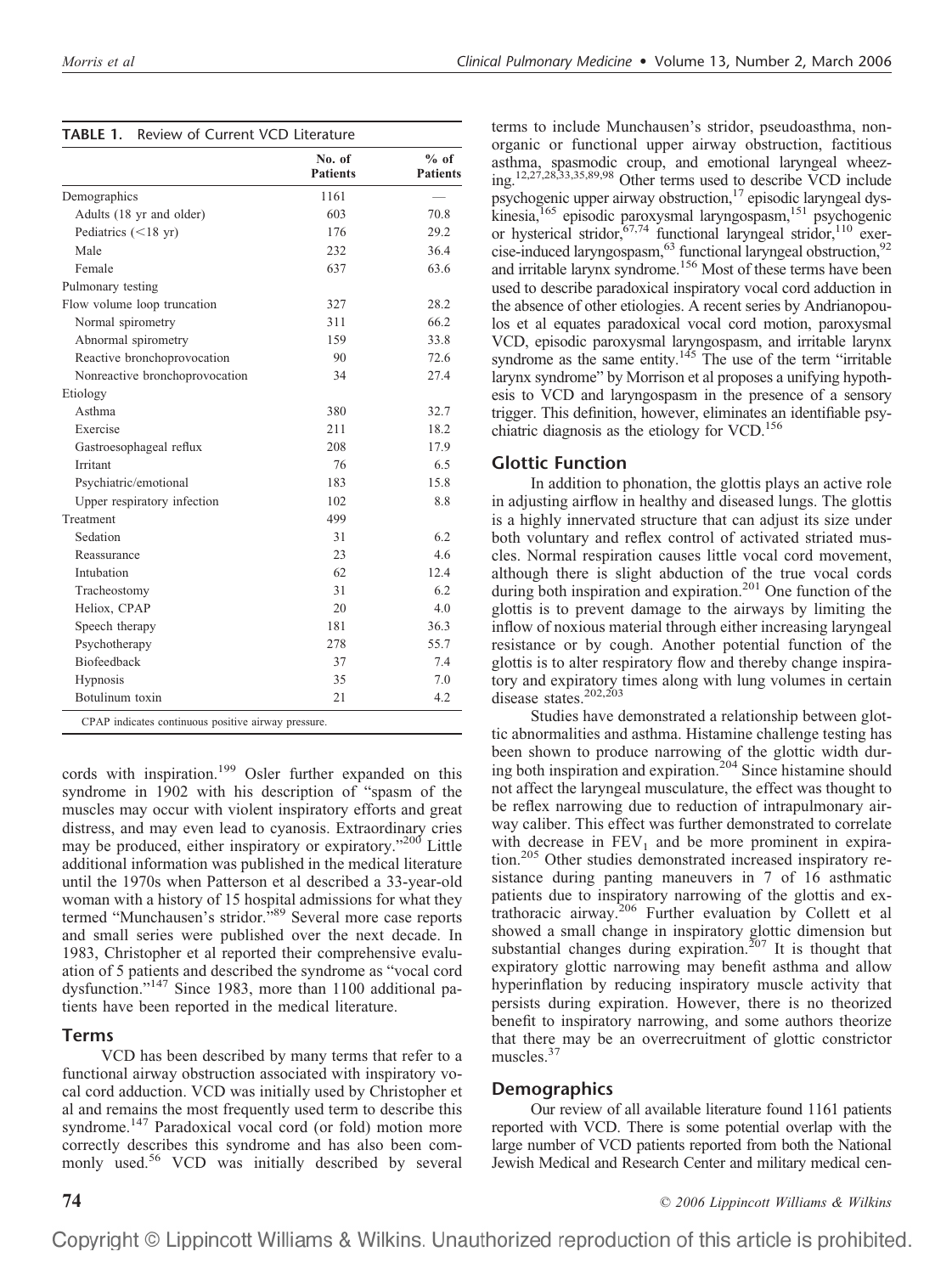ters. The majority of VCD literature consists of case reports and retrospective series. There is a reported 2:1 female predominance with 63.6% of female patients and 36.4% male patients. Seventy-one percent of reported patients were adults  $(n = 603)$ . The remaining 29% of patients were below the age of 18 and predominantly in the adolescent years.<sup>153,164</sup> However, VCD has also been reported in neonates because of the presence of GERD.<sup>148</sup> The true incidence of VCD in the general population has not been defined, although it is relatively uncommon. A study of 1025 patients with dyspnea prescreened and studied 63 patients. Twenty-nine patients, or 2.8% of all dyspnea patients, were found to have  $VCD$ .<sup>190</sup> A retrospective study of 236 patients admitted for asthma exacerbations to an inner city hospital only diagnosed 4 patients with VCD, approximately  $2\%$  of admissions.<sup>188</sup> Our study of 120 active duty military patients with exertional dyspnea did find an overall higher prevalence of  $12\%$ .<sup>181</sup>

#### **Differential Diagnosis**

VCD may present with a v commonly includes cough, when tory stridor. The differential dia may be localized to the upper air lower airway (trachea or bronchi of airway obstruction are listed the oropharynx and upper airw these etiologies as the cause of d patient.<sup>128</sup>

There are several neurole vocal cord movement that have been outlined by Maschka et al.<sup>154</sup> These neurologic causes include brainstem compression (eg, Arnold-Chiari, cerebral aqueductal stenosis); upper motor neuron injury (eg, severe cerebrovascular accident, static encephalopathy); nuclear or lower motor neuron injury (eg, myasthenia gravis, amyotrophic lateral sclerosis); and movement disorders (eg, adductor laryngeal breathing dystonia, myoclonic disorders, parkinsonism-plus syndromes, druginduced brainstem dysfunction).154 Cunningham et al also described 3 children with a history of neonatal stridor in whom no etiology was determined but was hypothesized to be an abnormal neuromuscular pathway that matured with age.<sup>32</sup> VCD has been reported in association with a posterior fossa arachnoid cyst and also brainstem abnormalities manifested by cranial nerve palsies.<sup>56,90</sup> Patients with neurologic deficits should have central nervous system abnormalities ruled out before a diagnosis of VCD can be established.

# **Pathogenesis**

The pathogenesis of VCD is not well understood. Both organic (eg, GERD, upper airway irritation) and nonorganic (eg, psychologic disorders or emotional stressors) causes can precipitate episodes of VCD and may have different pathophysiology. VCD is characterized by laryngeal hyperresponsiveness.<sup>168</sup> Bucca et al evaluated 441 patients with cough, wheeze, or dyspnea without documented asthma or bronchial obstruction. Extrathoracic airway hyperresponsiveness was determined by a 25% fall in maximal midinspiratory flow and was found in 67% of patients. Disease associations included postnasal drip and pharyngitis in 55%, laryngitis in

| ariety of symptoms but most               | Trachea       |
|-------------------------------------------|---------------|
| ezing, dyspnea, and inspira-              |               |
| agnosis for these symptoms                |               |
| rway (oropharynx, larynx) or              |               |
| i). <sup>6</sup> The various other causes |               |
| in Table 2. Examination of                |               |
| vay is required to eliminate              |               |
| dyspnea or stridor in a given             |               |
|                                           | Endobronchial |
| ogic causes of paradoxical                |               |
|                                           |               |

| <b>TABLE 2.</b> Differential Diagnosis of VCD |  |  |  |
|-----------------------------------------------|--|--|--|
|-----------------------------------------------|--|--|--|

| Location                                              | Cause                          |
|-------------------------------------------------------|--------------------------------|
| Oropharynx                                            | Angioedema                     |
|                                                       | Goiter                         |
|                                                       | Ludwig's angina                |
|                                                       | Pharyngeal abscess             |
|                                                       | Neoplasm                       |
|                                                       | Trauma                         |
| Larynx                                                | Anaphylactic laryngeal edema   |
|                                                       | Bilateral vocal cord paralysis |
|                                                       | Cricoarytenoid arthritis       |
|                                                       | Croup                          |
|                                                       | Epiglottitis                   |
|                                                       | Laryngospasm                   |
|                                                       | Laryngomalacia                 |
|                                                       | Myasthenia gravis              |
|                                                       | Papillomatosis                 |
|                                                       | Spastic dysphonia              |
| Trachea                                               | Foreign body aspiration        |
|                                                       | Neoplasm                       |
|                                                       | Tracheobronchitis              |
|                                                       | Tracheal stenosis              |
|                                                       | Tracheomalacia                 |
|                                                       | Trauma                         |
|                                                       | Subglottic stenosis            |
|                                                       | Vascular anomalies             |
| Endobronchial                                         | Asthma                         |
|                                                       | Carcinoid                      |
|                                                       | <b>COPD</b>                    |
|                                                       | Exercise-induced asthma        |
|                                                       | Extrinsic airway compression   |
|                                                       | Foreign body aspiration        |
|                                                       | Neoplasm                       |
| COPD indicates chronic obstructive pulmonary disease. |                                |

40%, and sinusitis in 30% of patients.<sup>208</sup> The presence of laryngeal hyperresponsiveness may be explained by a variety of the aforementioned inflammatory condition but do not likely serve as the sole reason for paradoxical vocal cord motion. For instance, Ayres and Gabbot suggested that an altered autonomic balance maintained by activity of more central brain regions (medulla, midbrain, and area 25 of the prefrontal cortex) may play a role in VCD.<sup>168</sup> A combination of laryngeal hyperresponsiveness from an initial inflammatory component and alerted autonomic balance may lead to an exaggeration and perseveration of the laryngeal response in lung protection.<sup>168</sup> Thus, either an inflammatory condition or central input from emotional stresses may lead to VCD episodes. Another hypothesis in irritant-induced VCD is that direct stimulation of sensory nerve endings in the upper or lower respiratory tract may initiate local reflexes that lead to paradoxical laryngeal closure.169 Morrison et al used the term "neural plasticity" in describing the pathogenesis of "irritable larynx syndrome." It is suggested that repeated noxious stimulation leads to permanent alteration of the cell genome; thus, brainstem laryngeal controlling neuronal networks are

*© 2006 Lippincott Williams & Wilkins* **75**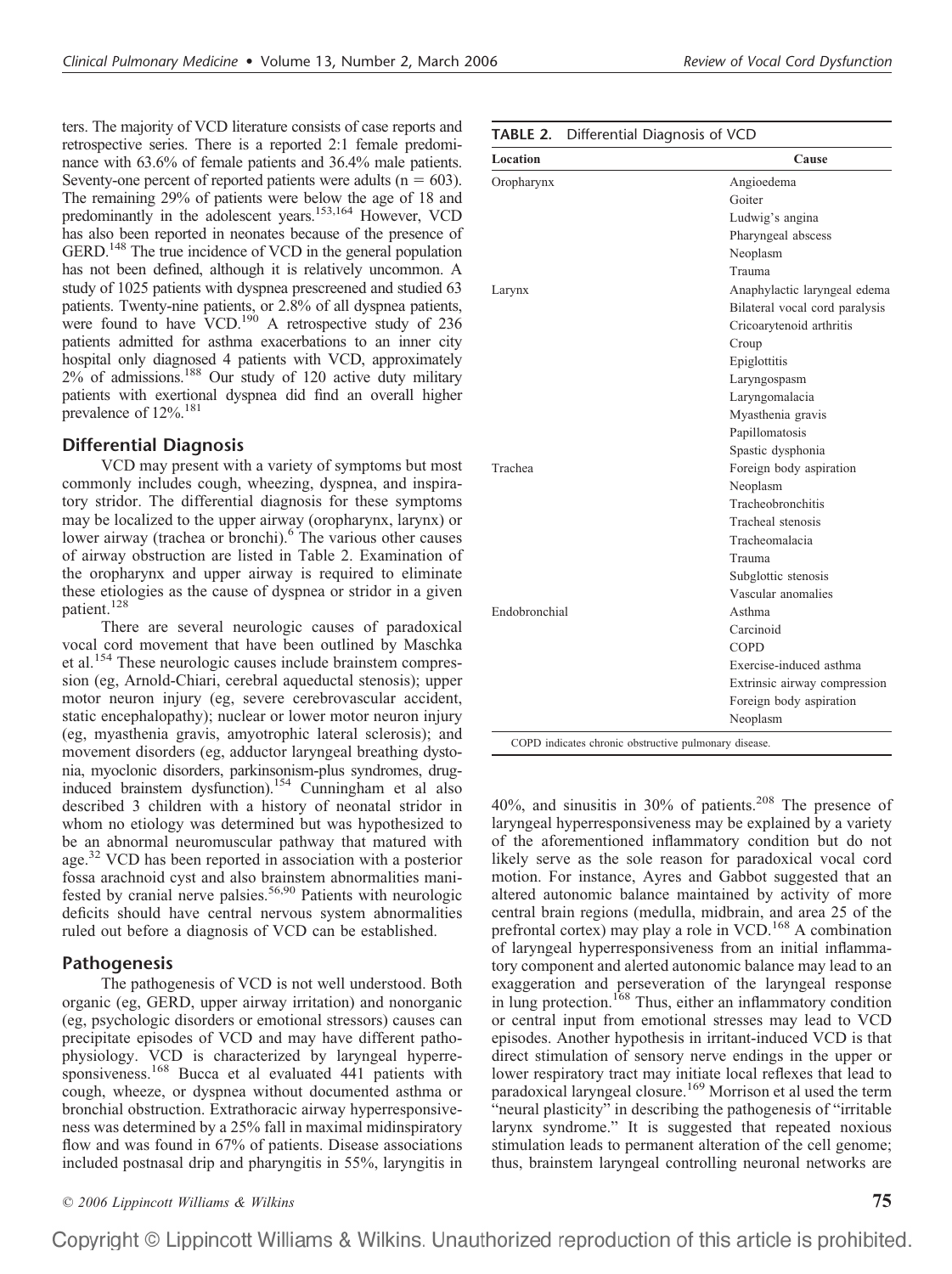held in a perpetual hyperexcitable state.<sup>156</sup> VCD also overlaps with hyperventilation syndrome where tachypnea may lead to glottic narrowing due to underlying laryngeal hyperresponsiveness.160 Underscoring this association, Bucca et al correlated hyperventilation with hypocalcemia and the development of VCD in 8 female patients during nonisocapnic hyperventilation.<sup>187</sup>

# **Organic VCD**

# **Asthma**

The association between VCD and asthma is unclear and lacks sufficient prospective evaluation. The literature is replete with numerous reports of VCD being misdiagnosed as asthma for very long periods of time. $3,76$  This review found  $32.7\%$  (n = 380) of VCD patients were diagnosed with asthma prior to the correct diagnosis of VCD. In many case reports, the patient only had VCD and did not require further asthma therapy after diagnosis and treatment. It is not well defined if some patients also had underlying reactive airways disease or, more importantly, that underlying asthma is a trigger for VCD. The first large case series of 95 patients reported by Newman et al found that 56% of patients had coexistent asthma based on bronchoprovocation testing or peak flow variability.158 O'Connell et al reported coexistent asthma in 35% of their 20 patients.<sup>159</sup> Our study of exertional dyspnea noted that 6 of 10 patients with VCD also had reactive methacholine challenge testing (MCT).<sup>181</sup> In a study evaluating VCD in an emergency room setting, Jain et al found 10 of 50 patients (20%) with laryngoscopic evidence of VCD. Sixty percent of these patients had coexistent asthma based on portable spirometry measurements.<sup>189</sup>

The reliability of spirometry and bronchoprovocation testing in VCD is questionable. A reduction in inspiratory flow due to vocal cord adduction may lead to misinterpretation of spirometry as evidence of airways obstruction. We previously examined 10 VCD patients before and after MCT. Six patients had a reactive MCT; 3 of these patients had evidence of bronchial hyperresponsiveness without evidence of vocal cord adduction. Two patients with normal vocal cord movement at baseline had a reactive MCT and evidence of vocal cord adduction post-MCT.<sup>182</sup> No other studies have examined VCD patients during spirometry or bronchoprovocation testing to confirm the presence or absence of VCD. Inspiratory vocal cord adduction may lead to incorrect interpretation of spirometry or bronchoprovocation testing. One recent study suggested that the absence of sinus disease might help differentiate VCD from asthma. Peters et al compared 13 patients with VCD to 77 acute asthmatic patients and found that the lack of extensive sinus disease in the VCD patients differentiated these patients from asthmatics.<sup>163</sup>

# **Exercise**

Exercise is a commonly recognized precipitant of VCD and is reported as the underlying etiology in 18.2% of patients ( $n = 211$ ). It was first recognized as a cause of VCD in 1984 in a 32-year-old woman with wheezing during exercise that was treated for 10 years as exercise-induced asthma. MCT was negative and postexercise flow volume

loops (FVLs) showed characteristic flattening of the inspiratory limb.<sup>60</sup> Several more case reports over the next decade described a similar clinical presentation.<sup>16,40,58,63,102,125</sup> In 1996, McFadden and Zawadski reported a series of 7 elite athletes with a "choking" sensation during exercise, normal baseline pulmonary function testing (PFT), and negative bronchoprovocation testing. The diagnosis of VCD was made on the basis of laryngoscopy and postexercise FVL.<sup>155</sup> A similar study by Landwehr et al the same year diagnosed 7 adolescent athletes with VCD on the basis of postexercise FVL inspiratory limb flattening.<sup>152</sup> These first case series demonstrated an important characterization of VCD related to exercise. These patients are usually either elite athletes who exercised competitively or active duty military required who exercise regularly.

Rundell and Spiering evaluated 370 athletes for evidence of VCD by the presence of inspiratory stridor and noted a prevalence of  $5\%$  in this group.<sup>183</sup> Sullivan et al reported the successful treatment of 20 adolescent athletes with exercise-induced VCD by a program including counseling and speech therapy.184 We conducted the first prospective study of patients with exertional dyspnea and found 12% of active duty military subjects had VCD precipitated by exercise.181 Similarly, 2 Army tertiary care facilities reported that 52% of their 176 VCD patients had exercise-induced VCD.<sup>161</sup> The use of exercise tidal FVL in conjunction with cardiopulmonary exercise testing in 26 patients found inspiratory flow limitation in 74% of these patients.<sup>192</sup> Diamond et al also reported 11% of patients in a suburban pulmonary practice had VCD precipitated by exercise. However, there was no further characterization of the athletic lifestyle of these patients.<sup>149</sup>

The etiology of VCD during exercise remains unexplained. Even though there is evidence of reduction of the glottic width in some forms of bronchospasm, it serves to reduce the work of breathing.<sup>204,207</sup> This reduction in glottic width is not reported to cause paradoxical movement of the vocal cords or upper airway obstruction. The glottic aperture widens during hyperpnea and remains widened even in the presence of exercise-induced bronchospasm.<sup>209,210</sup> There have been no investigations to determine the mechanism of VCD in exercise, although the above studies do not specifically associate VCD with exercise-induced bronchospasm.

# **Irritant**

The pathophysiology of irritant-induced VCD is hypothesized to be an accentuation of the glottic closure reflex and that various extrinsic and intrinsic stimuli trigger closure as a protective response.<sup>169</sup> Other causes of chronic irritation of the larynx such as GERD, sinusitis, or postnasal drip may predispose individuals to VCD attacks. Numerous irritants have been implicated as a causative factor in the etiology of VCD. A retrospective review of VCD cases diagnosed at National Jewish Medical and Research Center by Perkner et al defined 11 patients with irritant-induced VCD.<sup>162</sup> These patients all had VCD symptoms within 24 hours of single exposure to smoke, dust, fumes, gas, or vapors. Agents that were found to induce symptoms included ammonia, flux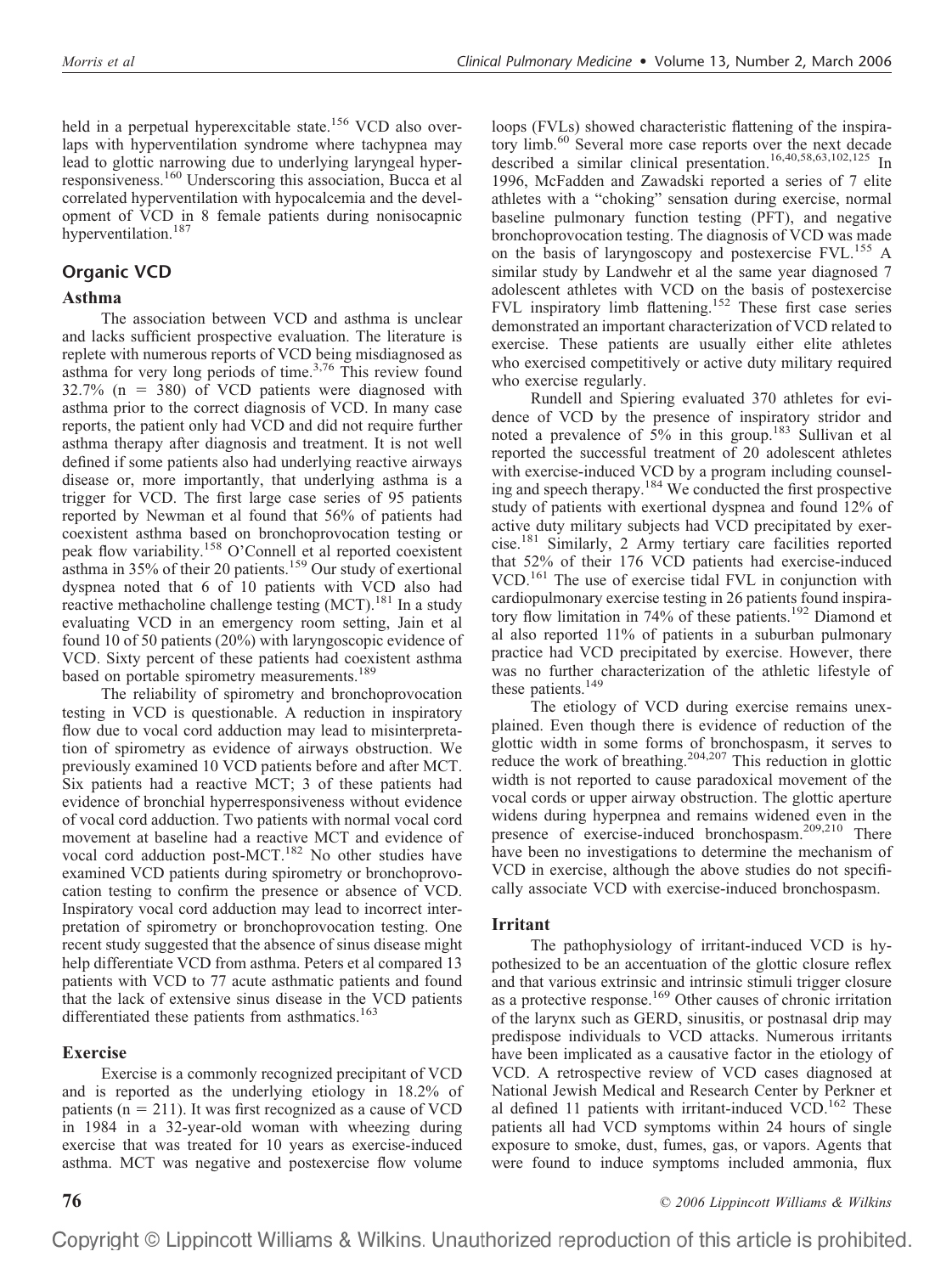fumes, cleaning chemicals, smoke, odors, and ceiling tile dust. Andrianopoulos et al reported that VCD was triggered in 10 of 27 patients by a variety of stimuli to include foods, perfumed products, air pollutants, and chemical agents.<sup>145</sup> The triggering agents as defined by Morrison et al in "irritable larynx syndrome" included perfumes, foods, and airborne irritants.<sup>156</sup> Several reports include the use of olfactory challenge to induce VCD such as chlorine exposure in a swimmer and perfume odors in a 10-year-old boy.<sup>19,119</sup> Some irritants that trigger VCD symptoms may not have a direct airway effect. Selner et al noted the importance of irritant or sensory triggers and used provocation challenges in 3 patients to elicit and treat VCD symptoms. Each patient had a reactive provocation challenge (methacholine, cooked corn, and petrochemical fumes) that became negative after psychologic treatment.104 A more thorough discussion of potential mechanisms for irritant causes of VCD is provided in several reviews.156,167,169

# **GERD**

GERD is well described for its close association to asthma due to the regurgitation of gastric acid worsening underlying inflammation. It frequently occurs without symptoms of heartburn. Relatively little information is available on the relationship between GERD and VCD. Although not implicated as a causative factor in every patient, 208 patients (or 17.9% of all VCD patients) were reported to have underlying GERD in this review. In the pediatric population, especially in infants, the etiology of VCD is most closely linked to GERD. Several authors have described case reports of infants with VCD in the absence of central normal nervous system abnormalities. Denoyelle et al examined 9 infants, aged 1 to 13 months, with a history of "laryngeal dyskinesia" and were able to document vocal cord adduction.<sup>148</sup> Eight of the 9 infants had a history of GERD and 5 patients underwent 24-hour pH monitoring with a positive study in 4 patients. All the infants were treated for GERD and were noted to have symptomatic improvement.<sup>148</sup> Heatley and Swift also reported a 4-month-old infant with intermittent stridor that responded to treatment of GERD.<sup>49</sup>

Several retrospective studies have described GERD as the etiology of VCD. Powell et al evaluated 22 adolescent VCD patients and noted posterior laryngeal changes of arytenoid edema, interarytenoid edema, or interarytenoid pachyderma typically seen in GERD; no definitive testing such as 24-hour pH monitoring was performed.<sup>164</sup> Morrison et al reviewed their 39 patients diagnosed with "irritable larynx syndrome." Twenty-five of the patients were noted to have laryngospasm (but not defined as inspiratory vocal cord adduction) and 92% of patients had the diagnosis of GERD. Proton pump inhibitors were routinely used, but it was not mentioned if the patients' symptoms improved.<sup>156</sup> In a similar study of laryngospasm (defined as sudden upper airway obstruction associated with stridor and choking spells), a complete evaluation including 24-hour pH monitoring, barium swallow, and laryngoscopy was performed. Twelve patients were prospectively identified and found to have typical laryngeal findings associated with GERD; 10 patients also

had positive pH monitoring. Despite the laryngospasm symptoms, only one third of patients had complaints of heartburn or regurgitation.<sup>211</sup> Several other studies have noted GERD as a common underlying disorder in their cohort of patients.143,145,161,182 The large number of VCD patients with GERD should prompt evaluation for this disorder as the potential etiology of their symptoms. Consideration should also be given for treatment with proton pump inhibitors.

### **Upper Respiratory Infection**

A less well-defined entity as a trigger for VCD is upper respiratory infection (URI). It has been suggested that allergic rhinitis with postnasal drip may cause upper airway irritation in a similar manner. The nasal drainage from either allergic rhinitis or a viral illness may irritate the upper airway and cause VCD. This review of reported cases found 102 VCD patients or 8.8% who were reported to have an antecedent history of a viral URI prior to an episode of VCD. Brugman reported a total of 213 VCD patients or 19% with postnasal drip as a trigger for VCD; none of these patients was in the pediatric age group.146 In the large series of 176 patients seen at military tertiary care facilities, concomitant rhinosinusitis was noted in 31% of the patients.<sup>161</sup> Andrianopoulos et al also identified URI as comorbidity in 17 of 27 patients evaluated for VCD.<sup>145</sup> Several early reports identified URI as the only antecedent history prior to onset of VCD symptoms.3,22,56,99

## **Postoperative Period**

Six cases of VCD diagnosed in the postoperative period have been reported in the literature.<sup>14,46,47,72,97,114</sup> Five patients were female, and only 1 patient was reported to have a previous history of asthma or VCD. They underwent a variety of surgical procedures; only in 2 cases were procedures related to the upper airway (thyroidectomy and nasal turbinectomy). These patients developed inspiratory stridor within 30 to 60 minutes after extubation from general anesthesia, and 3 patients were reintubated due to lack of response to treatment of possible laryngospasm. Because of the use of supplemental oxygen postoperatively, hypoxia was only noted in 1 case. In every case, the diagnosis of VCD was made by laryngoscopic evidence of inspiratory vocal cord adduction with no evidence of laryngeal edema. The episode was usually self-limited and resolved without further reported episodes after discharge. One patient did have a tracheostomy placed and maintained for 6 weeks, and another patient required 3 months of speech therapy. The etiology of postoperative VCD may be related to mechanical stimulation of the airway. Psychiatric evaluation may reveal underlying stress or emotional disturbance as described in some of these cases.

#### **Miscellaneous Conditions**

Several other etiologies are reported as underlying conditions associated with VCD. Two cases of VCD in adolescent patients with cystic fibrosis have been reported. Both patients had significant long-term underlying lung disease to include spirometric evidence of reactive airways disease. No specific trigger or psychiatric cause could be iden-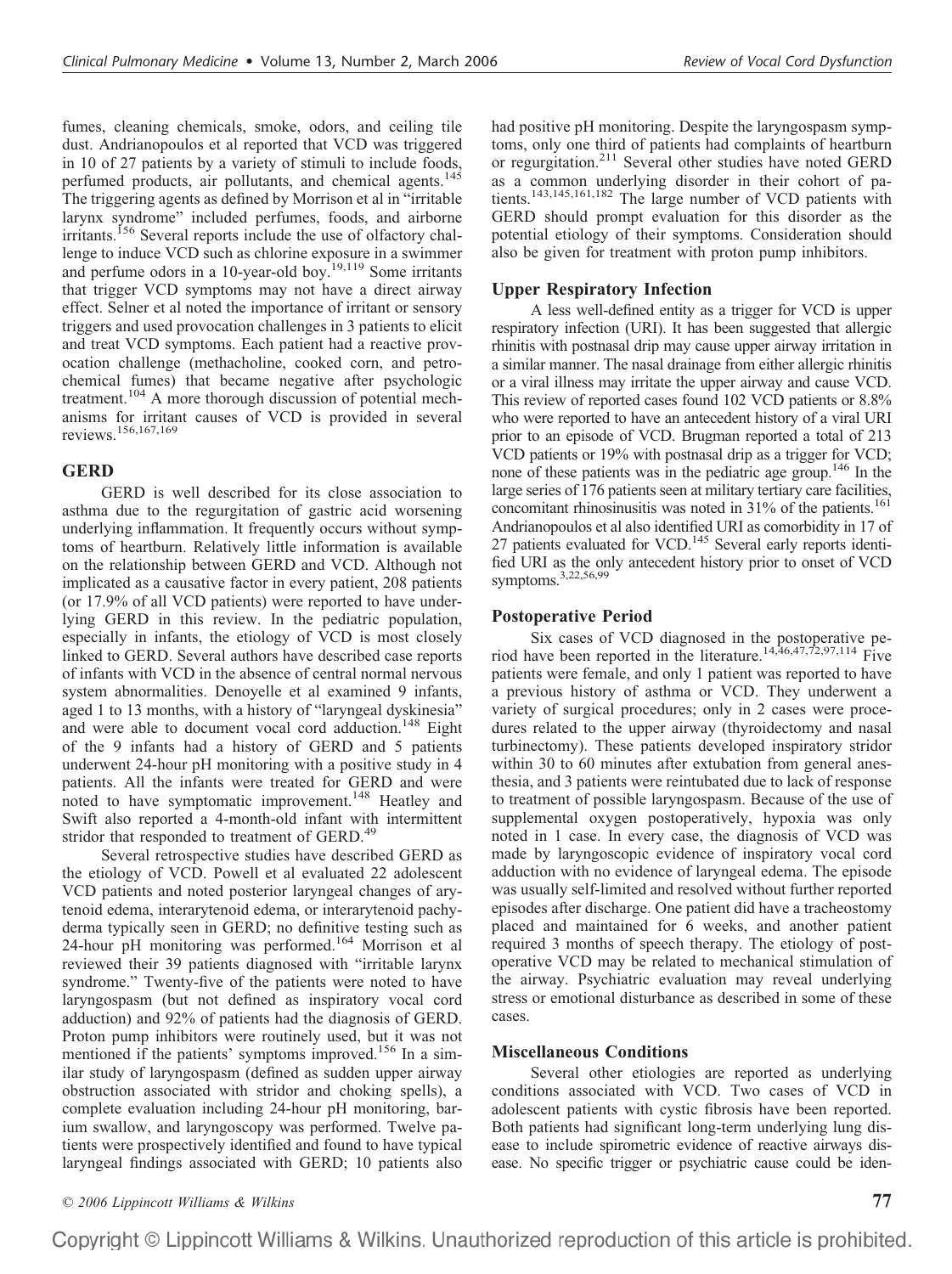tified.<sup>101,107,127</sup> VCD as a mimic of anaphylaxis has also been reported. A patient with a remote history of bee sting allergy developed airway symptoms during skin testing.<sup>43</sup> After blinded administration of a placebo caused airway symptoms, another patient with reported allergy to levothyroxine was found to have VCD.<sup>85</sup> There is a reported possible association with sleep. The original patient reported by Patterson with "Munchausen's stridor" awoke frequently with self-limited episodes of stridor.<sup>89</sup> Kryger et al $^{131}$  described 4 male patients with random awakenings in conjunction with stridor. Polysomnography and evaluation of the upper airway were normal but suggestive of VCD.<sup>131</sup> A more recent report from 1997 described nocturnal awakening in 4 patients as part of their overall symptom complex.<sup>9</sup>

# **Psychogenic Causes of VCD**

The first case reports of VCD emphasized the underlying psychologic conditions in patients with this disorder. The initial terminology of "hysteric croup," "Munchausen's stridor," and "emotional laryngeal wheezing" suggested an underlying psychologic disorder as the etiology for inspiratory vocal cord adduction.89,98,194 Early VCD reviews described the condition primarily occurring in young females in the medical profession with significant emotional stress or psychiatric disease. A variety of functional disorders to include depression, sexual abuse, factitious disorder, and conversion disorder have all been recognized to be associated with VCD. Newman noted that the majority of his 95 VCD patients had underlying psychiatric disorders. Nine patients had prior psychiatric hospitalizations and 73% had a DSM-III diagnosis.<sup>158</sup> A comparison of 12 adolescent VCD patients with controls found 8 patients had significant psychiatric diagnoses to include major depression, separation anxiety, overanxious disorder, and dysthymia.<sup>179</sup> Lacy and McManis<sup>174</sup> performed a review of 48 VCD cases from the literature from 1965 to 1994. They described 45 cases in which a psychiatric disorder was reported. The majority (52%) of patients were diagnosed with a conversion disorder, 13% had a major depression, 10% a factitious disorder or "Munchausen's," 4% with obsessive-compulsive disorder, and the remaining  $4\%$ with adjustment disorder. Underlying all these diagnoses was the presence of significant emotional stress. $174$ 

# **Conversion Disorder**

The first series by Christopher et al in 1983 emphasized that their patients were unaware of their upper airway obstruction and were not purposely causing inspiratory vocal cord adduction. The patients were diagnosed with psychiatric disorders such as obsessive-compulsive disorder but overall were thought to have a conversion disorder.<sup>147</sup> The review of the 48 cases of VCD found in the early literature prior to 1994 noted that  $52\%$  of patients had a conversion disorder.<sup>174</sup> An essential feature of conversion disorder is an alteration of physical functioning that has no underlying physical disorder but is an expression of psychologic conflict or need. The authors commented that the increased female-to-male ratio, history of multiple hospitalizations, and numerous psychologic symptoms found in conversion disorder correlate with the findings in VCD.<sup>174</sup>

## **Emotional Stress**

Emotional stress is frequently mentioned as a common precipitant of VCD in patients with psychiatric disorders. Numerous case reports also comment on emotional stress as the causative factor in patients who are otherwise normal.3,23,33,35,59,67,70,80 Several studies highlight the importance of emotional stressors in VCD. Gavin et al conducted a case-control study of pediatric VCD patients compared with pediatric asthma; they found that family functioning did not vary between groups, but VCD patients tended to have significantly higher levels of anxiety and more anxiety-related diagnoses.<sup>179</sup> Powell et al noted that 55% of 20 adolescent females with VCD had significant social stresses such as competitive sports.<sup>164</sup> McFadden and Zawadski noted similar findings in describing 8 patients with exercise-induced VCD, all of whom were elite athletes involved in competitive sports.<sup>155</sup> It has also been reported that stressful situations such as a combat environment may trigger  $VCD$ <sup>31</sup>

# **Depression**

Depression has been a common underlying psychiatric diagnosis in many VCD patients, and major depression may be a component of a conversion disorder.17,21,41,54,109,165 In the literature review by Lacy and McManis, major depression or dysthymia was present in 13% of VCD patients.<sup>174</sup> Other large studies evaluating psychiatric disorders noted similar findings with 33% to 40% of VCD patients with major depression.<sup>165,17</sup> In addition to psychologic counseling, the use of antidepressants may be indicated to control VCD symptoms.

# **Sexual Abuse**

Only 3 articles discussed a prior history of sexual abuse as the underlying psychiatric cause of VCD. Freedman et al conducted a retrospective chart review of 47 cases of VCD at National Jewish Center and noted 14 patients with a reported history of sexual abuse and 5 patients with suspected childhood sexual abuse.<sup>39</sup> Two other case reports also noted a history of sexual abuse in association with other psychiatric disorders such as depression.<sup>21,116</sup> Psychotherapy was reported to be helpful, but some patients had difficulty in  $\alpha$  accepting the diagnosis of VCD.<sup>21,39</sup> None of the recent literature in the past 10 years has described any further cases of sexual abuse associated with VCD. The series of 95 patients by Newman et al did report a history of physical, sexual, or emotional abuse in 38% of their patient cohort.<sup>158</sup>

# **Clinical Presentation**

The clinical presentation of VCD is well described in the numerous case reports and reviews of VCD. Several large reviews have tabulated the predominant symptoms in VCD that are listed in Table 3.146,158,161 Predominant symptoms are dyspnea, wheezing, stridor, and cough. An isolated chronic cough in the absence of stridor has also been reported.<sup>76</sup> These symptoms are commonly mistaken for asthma, and patients may be treated for numerous years without the correct diagnosis being considered.<sup>3</sup> Several key points about the clinical presentation should be highlighted. First, many patients will have recurrent visits to the emergency department or hospi-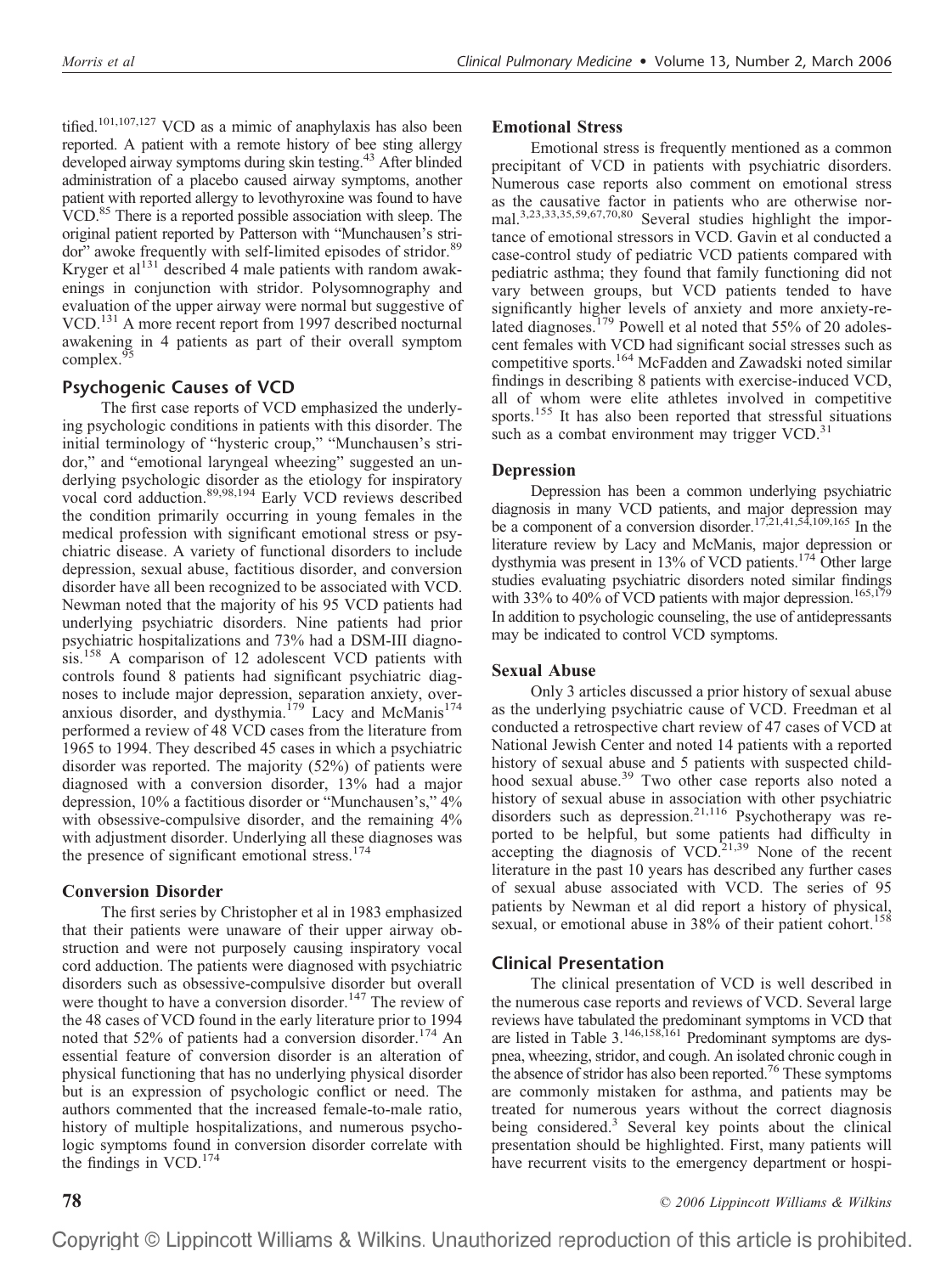#### **TABLE 3.** Symptoms of VCD

|                            | Brugman <sup>146</sup> | Newman<br>$et$ al <sup>158</sup> | Perello<br>et al <sup>161</sup> |
|----------------------------|------------------------|----------------------------------|---------------------------------|
| No. of patients            | 1140                   | 95                               | 176                             |
| Dyspnea $(\% )$            | 95                     | 88                               | 76                              |
| Wheeze $(\% )$             | 51                     | 84                               | 61                              |
| Stridor $(\%)$             | 51                     | 10                               | <b>NR</b>                       |
| Cough $(\%)$               | 42                     | 70                               | NR.                             |
| Voice changes $(\% )$      | 25                     | 25                               | NR.                             |
| Chest tightness $(\% )$    | 15                     | 9                                | 76                              |
| Throat tightness $(\% )$   | 15                     | NR.                              | 56                              |
| Choking $(\% )$            | 8                      | 8                                | <b>NR</b>                       |
| NR indicates not reported. |                        |                                  |                                 |

talizations for their VCD symptoms. Although the presentation can be quite dramatic, it is not a life-threatening illness and is usually self-limited. The failure to recognize VCD has led to intubation and tracheotomy in numerous patients. Second, these patients will be taking numerous asthma medications without significant effect on asthma control. The first case series by Christopher et al reported 5 patients with asthma refractory to treatment.<sup>147</sup> Third, the VCD episodes are usually abrupt in onset and resolution without the typical worsening symptoms over several hours to several days in asthmatics. Exercise-induced bronchospasm occurs after 6 to 12 minutes of high intensity exercise and lasts for 60 minutes after cessation of exercise if left untreated. Fourth, careful evaluation of patients will demonstrate high-pitched inspiratory sound that is commonly mistaken for wheezing. Physical examination will disclose the sound to be inspiratory and localizing over the trachea consistent with stridor and not peripheral airway expiratory wheezing found in asthma. This clinical presentation may be less evident in patients with concomitant asthma and VCD. Patients will have a normal examination when they are asymptomatic. Another component of the VCD symptom complex is hyperventilation. A review of 54 patients by Parker and Berg noted that 76% of VCD patients had symptoms of lightheadedness, visual changes, extremity numbness, and tingling during episodes. Forty-eight percent of patients also had a low end-tidal carbon dioxide levels less than 30 mm Hg.<sup>160</sup>

#### **Diagnostic Studies**

#### **Radiographic and Laboratory Studies**

There are no definitive radiologic or laboratory studies that can confirm the diagnosis of VCD. Chest radiography findings are typically normal and will not demonstrate hyperinflation or peribronchial thickening seen in acute asthma exacerbations.<sup>94,106</sup> It may be helpful in eliminating other potential etiologies of stridor such as foreign body aspiration, neoplasm, or tracheal abnormalities. Soft tissue films of the neck may also rule out an upper airway obstruction in certain conditions such as croup. Arterial blood gases had been advocated as potential instrument to differentiate VCD from other conditions, especially asthma, in early case series.<sup>147</sup> This has not been substantiated in any studies, and hypox-

emia has been reported in association with 10 cases of VCD.12,14,24,46,82,83,117 Appleblatt and Baker documented mild hypoxemia during an acute VCD episode that resolved when the patient was asymptomatic. Three of 4 VCD patients with concomitant asthma reported by Nolan et al were also noted to have hypoxemia during attacks.<sup>83</sup> However, the finding of hypoxemia does not eliminate the possibility of VCD in any given patient.

#### **Pulmonary Function Testing**

There is limited utility in PFT in diagnosing VCD apart from inspiratory FVL, which will be discussed later. First, VCD is intermittent and may be asymptomatic at rest so both the PFT and FVL will be normal. Symptomatic VCD may result in reduction in both the forced expiratory volume at one second  $(FEV<sub>1</sub>)$  and forced vital capacity (FVC) with no change in the  $FEV<sub>1</sub>/FVC$  ratio. It has been suggested that the limitation in inspiratory flow will cause an increase in the forced expiratory to inspiratory flow at 50% of vital capacity (FEF<sub>50</sub>/FIF<sub>50</sub>).<sup>131,158</sup>,173 This ratio will be normal if both expiratory and inspiratory closure is present. Second, as previously discussed, VCD can overlap with asthma in a significant percentage of patients. In the patient undergoing evaluation for asthma, the presence of normal PFT with a normal  $FEV<sub>1</sub>/FVC$  ratio should raise the possibility of VCD as a potential diagnosis. However, reduction in the  $FEV<sub>1</sub>/FVC$  ratio consistent with airways obstruction does not eliminate concomitant VCD. Vhalakis et al used plethysmography on a VCD patient to demonstrate inspiratory plateau in flow on the open shutter loop with an elevated airway resistance. $121$ 

#### **FVLs**

A reported characteristic finding in VCD is the truncation of the inspiratory limb of the FVL consistent with a variable extrathoracic obstruction.<sup>212</sup> In symptomatic patients, this can be extremely helpful in suggesting the diagnosis of VCD. VCD is intermittently symptomatic, and the FVL may be normal in the absence of symptoms. VCD may also be expiratory and has been demonstrated to have expiratory FVL changes in several VCD patients.<sup>1,15,58,126</sup> In this review, FVL truncation was reported in only 28.1% of all VCD patients. The utility of FVL in diagnosing VCD has not been evaluated in a prospective manner. When we performed our prospective study of VCD in exertional dyspnea, 20% of patients had an abnormal FVL at rest.<sup>181</sup> Newman et al<sup>158</sup> reported only a 23% incidence of abnormal FVL in asymptomatic patients with documented VCD, whereas Perkner et al reported 25% of patients with irritant-induced VCD had inspiratory FVL truncation at baseline.<sup>162</sup> Much higher numbers were reported in several abstracts of 56% in a community-based setting to 79% in a military setting.<sup>149,161</sup> However, it was not stated whether these patients were symptomatic during testing.

#### **Laryngoscopy**

Visualization of the vocal cords with flexible fiberoptic laryngoscopy during an acute VCD episode is the current

*© 2006 Lippincott Williams & Wilkins* **79**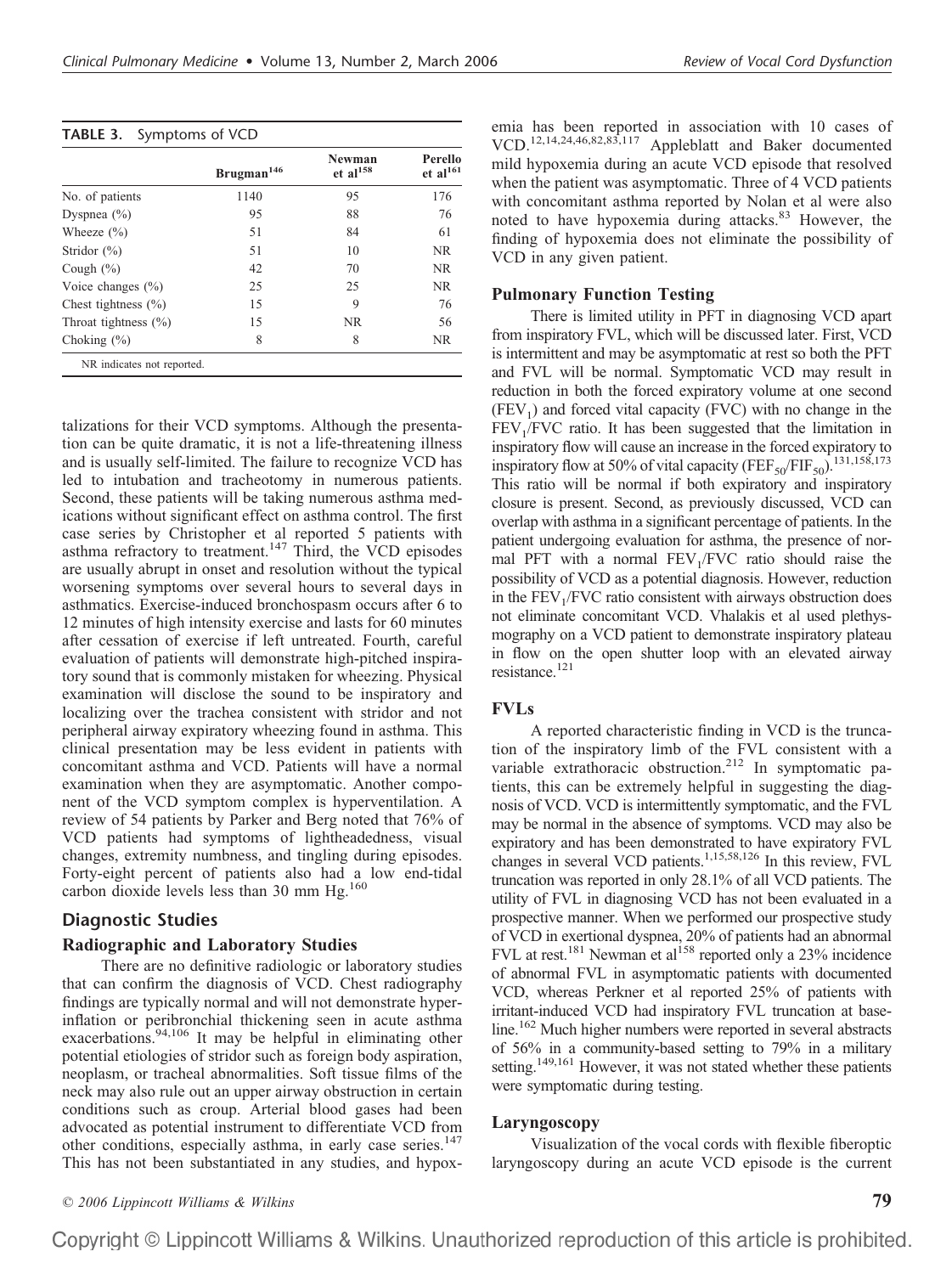gold standard to confirm the diagnosis. Patients should be instructed to perform a variety of maneuvers, including phonation, normal breathing, panting, and repetitive deep breaths. The classic finding is inspiratory vocal cord adduction of the anterior two thirds with a posterior diamondshaped "chink."<sup>9</sup> Inspiratory closure of the vocal cords is sufficient for diagnosis, and not all patients are reported to have the finding of posterior chinking. VCD is seldom reported to be only expiratory as initially described in a 41 year-old psychologically disturbed woman.<sup>98</sup> Newman et al noted that 11% of their VCD patients had expiratory closure,  $31\%$  with both inspiratory and expiratory closure.<sup>158</sup> Several other case reports have documented both inspiratory and expiratory closure in patients with VCD.<sup>1,58</sup> However, early expiratory closure may also be a compensatory physiologic mechanism in those patients with asthma.<sup>9,173</sup>

Care should be taken during examination to avoid anesthetizing the vocal cords or stimulating the posterior pharynx. Many patients with VCD have normal findings when they are asymptomatic and may only be abnormal during an acute episode. In those patients with exercise-induced VCD, provocation with exercise is required to evoke symptoms.<sup>155,181</sup> As previously mentioned, either methacholine or histamine may also provoke symptoms separate from airway hyperreactivity.<sup>162,182</sup> Olfactory challenge has also been used in those VCD patients with irritant-induced VCD to provoke symptoms.<sup>19,119</sup>

# **Methacholine**

MCT is problematic in differentiating VCD from asthma. Several studies have documented the common association of VCD and asthma.<sup>158,159,178</sup> There is ample evidence that methacholine itself may have an effect on the vocal cords. Selner et al in 1987 described a patient who underwent 3 MCT.<sup>104</sup> During the first MCT, stridor resulted at 5 mg/mL without change in peak flow and during the second MCT; the patient developed acute VCD documented by laryngoscopy during the normal saline control. A third MCT after psychologic intervention resulted in no symptoms or VCD. A case report suggests the presence of VCD induced by methacholine based on FVL, but direct laryngoscopy was not performed during the patient's acute symptoms.<sup>87</sup> Another case report noted acute flattening of the inspiratory FVL at the maximum dose of methacholine that returned to normal several minutes later.<sup>60</sup> Our initial study of VCD and exertional dyspnea noted that 60% of VCD patients had evidence of FVL changes post-MCT. VCD patients likewise tended to have a smaller decrease in the  $FEV<sub>1</sub>/FVC$  ratio when compared with patients with a reactive MCT. $^{181}$  Our prospective study of VCD during MCT demonstrated that MCT may cause an acute episode of vocal cord adduction, and positive MCT results may not reflect underlying reactive airways disease. Truncation of the inspiratory FVL during MCT was not diagnostic for the presence of inspiratory vocal cord adduction.182 However, those patients with reactive MCT, changes in FVL, and a physical examination suggesting upper airway obstruction should likely undergo further evaluation for VCD.

# **Other Modalities**

Newer imaging modalities or noninvasive methods are being used to assist in confirming the presence of VCD. In many cases, the severity of symptoms or lack of cooperation by the patient may make flexible laryngoscopy impossible to perform. Ooi commented on the use of ultrasound to diagnose vocal cord paresis and suggested its use for VCD. B-mode real time was not accurate, but color Doppler imaging was as accurate as laryngoscopy.<sup>136</sup> Fluoroscopy has also been reported to demonstrate inspiratory vocal cord adduction.<sup>106</sup> A group of 50 adult VCD patients were examined with laryngoscopy and stroboscopy. Laryngoscopy first documented evidence of paradoxical vocal cord adduction in all patients. When asymptomatic, more than half of the patients demonstrated laryngeal abnormalities on stroboscopy, suggesting an underlying predisposition to VCD attacks.<sup>185</sup> Acoustic pharyngometry is currently being studied as another method to noninvasively study upper airway compliance. An abstract of 14 VCD patients noted 7 patients with abnormal inspiratory flow and 7 patients with normal inspiratory flow. The glottic and hypopharynx compliance as measured by acoustic pharyngometry noted lower compliance in the abnormal flow group. It was not stated if patients were examined during these measurements to document presence of inspiratory vocal cord adduction.79 Rigau et al used inhaled carbon dioxide and a forced oscillation technique to distinguish VCD from controls in a small cohort of patients.<sup>193</sup> Finally, a retrospective analysis of multidimensional voice program analysis of VCD patients demonstrated abnormalities specifically in the soft phonation index.<sup>166</sup> While none of these modalities has been compared directly with laryngoscopy, they are other tools to allow a more rapid and noninvasive method to diagnose VCD.

# **Acute Management**

The acute management of VCD first requires establishing the correct diagnosis in patients without a prior VCD diagnosis. Once recognized, treatment should then be directed at relieving the airway obstruction. Typically, there is minimal response with continued treatment of asthma using inhaled bronchodilators, corticosteroids, and other asthma medications. These medications should not be discontinued if underlying airways hyperreactivity is suspected. If there is clear laryngoscopic evidence of VCD, the first step is to reassure the patient that the condition is benign and selflimited. Case reports in 23 patients discuss the effectiveness of relieving acute airway symptoms simply with reassurance.33,35,42,46,56,57,63,67,72,92,96,103,112,114,150 The second measure that has been used effectively is sedation with benzodiazepines such as midazolam. Andrianopoulos et al reported the use of sedatives in 5 of the 27 VCD patients in their retrospective series.<sup>145</sup> In addition, another  $24$  patients from various case reports have been reported to cease or decrease symptoms when given intravenous doses of sedatives.13,21,24,25,28,34,35,38,46,56,64,66 – 68,73,78,92,96,97,99,112,120,122,124 We have noted administration of benzodiazepines to be very effective in terminating VCD episodes in our patients who present with acute symptoms. Other adjuncts to treat patients emergently to relieve airway obstruction are discussed below.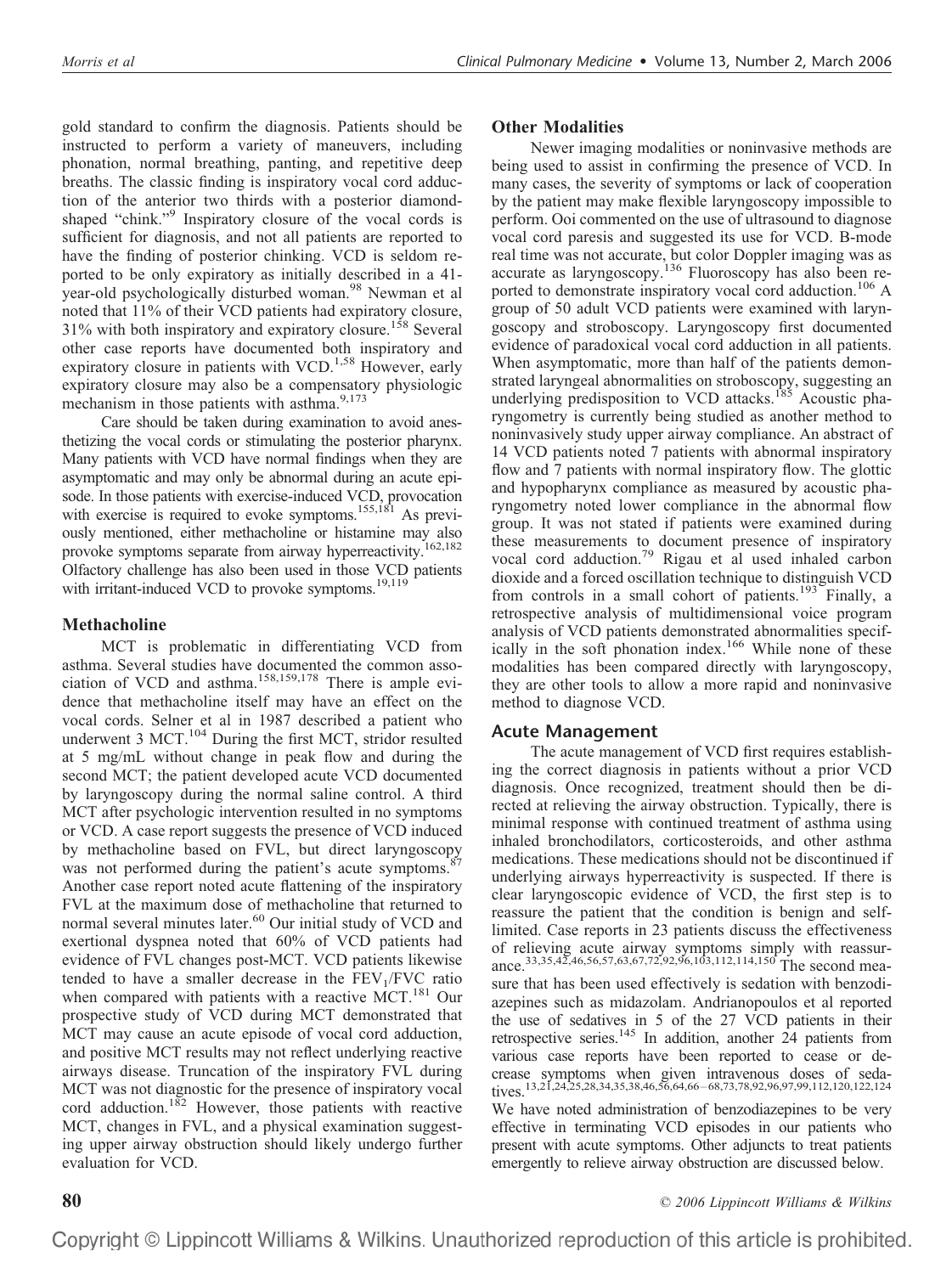## **Heliox**

Heliox has been recommended as an adjunct in the acute treatment and diagnosis of VCD.<sup>95,129</sup> Christopher et al commented in their original description of VCD "a mixture of helium and oxygen uniformly relieved dyspnea."<sup>147</sup> Either a mixture of 80% helium and 20% oxygen or 70% oxygen and 30% helium has been reported to have a dramatic and immediate response in  $VCD$ .<sup>142</sup> As with other upper airway diseases, reduction of air density decreases turbulent flow that reduces work of breathing associated with the airway obstruction. The increased ease of breathing results in decreased anxiety and aborts the worsening inspiratory vocal cord adduction. Weir conducted a retrospective review of VCD patients seen at their institution; he noted a favorable response in 4 of 5 adolescents treated for VCD with heliox both in the acute setting in the emergency department and with home use.<sup>123</sup> However, reports from the emergency medicine literature do not comment on the use of heliox.

# **Intubation**

The severity of the symptoms seen in some acute VCD episodes has led to emergent intubation or tracheostomy. Our review of the available VCD reports found that a total of 62 patients or 6.2% were emergently intubated and another 31 patients underwent tracheostomy (both emergently and postintubation). Many case reports comment that, after intubation, stridor abates and the patients are "easy to ventilate." These patients are commonly extubated within 24 hours. Only 4 case reports commented on peak airway pressures on mechanical ventilation; 2 noted normal peak airway pressures (no values given), one was reported at 22 cm  $H_2O$  and another at 25 cm  $H_2O^{30,37,75,82}$  In our experience, resolution of wheezing and/or stridor postintubation with normal airway pressures should prompt laryngoscopic evaluation for the presence of VCD.

# **Chronic Management**

# **Speech Therapy**

Speech therapy is regarded as the primary therapy for VCD.151 Our review of patients demonstrated that 36% of patients were referred for speech therapy as one method of treatment. The techniques for VCD have been adapted from treatment of functional voice disorders such as laryngeal dystonia. They are aimed at focusing on expiration and diaphragmatic breathing and removing the focus on inspiration and laryngeal breathing. Rogers and Stell were the first to report successful treatment with speech therapy.<sup>3</sup> Christopher et al noted that all 5 of their patients responded well to speech therapy. All patients were asymptomatic after treatment and no longer required used of asthma medications.<sup>147</sup> Martin et al provided a complete description of speech therapy and the specific techniques used at National Jewish Research and Medical Center.<sup>8</sup> Their technique uses 7 specific steps to teach the patient a behavioral approach to voice exercises utilizing diaphragmatic breathing, use of "wideopen" breath, and focusing on exhalation.<sup>8</sup> Sullivan et al performed a prospective treatment study of 20 VCD patients involved in competitive athletics.<sup>184</sup> Utilizing both speech therapy and counseling with family member involvement, patients were

followed up at 6 months for improvements. Ninety-five percent of patients were able to control symptoms and 65% had no further use of asthma medications.<sup>184</sup> Other retrospective studies have likewise demonstrated benefit. Andrianopoulos et al referred 21 of 27 patients for speech therapy as part of a 3-phase multifactorial treatment model.145 Morrison et al also used speech therapy as a primary treatment in 14 of 25 VCD patients described with "irritable larynx syndrome."156

# **Psychotherapy**

Psychotherapy or psychologic counseling has been used extensively in the treatment of VCD and remains a primary treatment modality along with speech therapy. This review of the literature found 278 patients (55.7% of treated patients) underwent various forms of psychiatric therapy. The effectiveness of psychotherapy in eliminating or reducing VCD episodes has not been prospectively studied. Many case reports and large case series describe extensive use of psychiatric evaluations and counseling; Newman et al noted that 73% of patients had a significant psychiatric diagnosis requiring intervention.158 The National Jewish Medical and Research Center uses formal psychiatric evaluation and counseling as an integral part of the treatment plan for VCD.<sup>179</sup> Other studies have noted a referral rate ranging from 30% to 90% for formal psychotherapy. $145,150$  The outcome study by Sullivan et al evaluating speech therapy for VCD used family counseling, but not formal psychotherapy, as part of an effective treatment strategy.<sup>184</sup>

# **Biofeedback**

Biofeedback may be used as a component of psychotherapy in the treatment of VCD. The use of biofeedback was mentioned as treatment in 37 patients in our review of the literature.<sup>36,48,59,108,110,126,143,150,155,157</sup> There is one prospective study investigating the utility of electroencephalographic neurofeedback training as a treatment of VCD. Nahmias et al evaluated 15 female patients diagnosed with "larygneal dyskinesis" and provided neurofeedback in 5 patients.<sup>157</sup> The authors were able to demonstrate a reduction in midmaximal flow rate  $(FEF_{50}/FIF_{50})$  in 2 patients and normalization in the remaining 3 patients.<sup>157</sup> McFadden and Zawadski noted that 4 of the 9 patients with exercise-induced VCD had rapid resolution of symptoms after basic biofeedback training.<sup>155</sup> Ferris et al also used biofeedback in their series of 9 patients in combination with counseling and antidepressants with good success.<sup>150</sup> The authors noted that 1 patient had 3 episodes of stridor over a period of 5 years and used biofeedback techniques to abate the VCD episodes.

# **Hypnosis**

Hypnotherapy has been occasionally used as an adjunct to psychotherapy in the treatment of  $VCD$ .<sup>11,23,111</sup> Smith initially reported the use of hypnotherapy with a relaxation technique in a 16-year-old in whom symptoms resolved with continued patient self-hypnosis in 6 months.<sup>111</sup> Based on its previous use in asthma, Caraon and O'Toole also reported the successful use of hypnosis in a 14-year-old boy with VCD and asthma.23 A more general use of hypnosis in a pediatric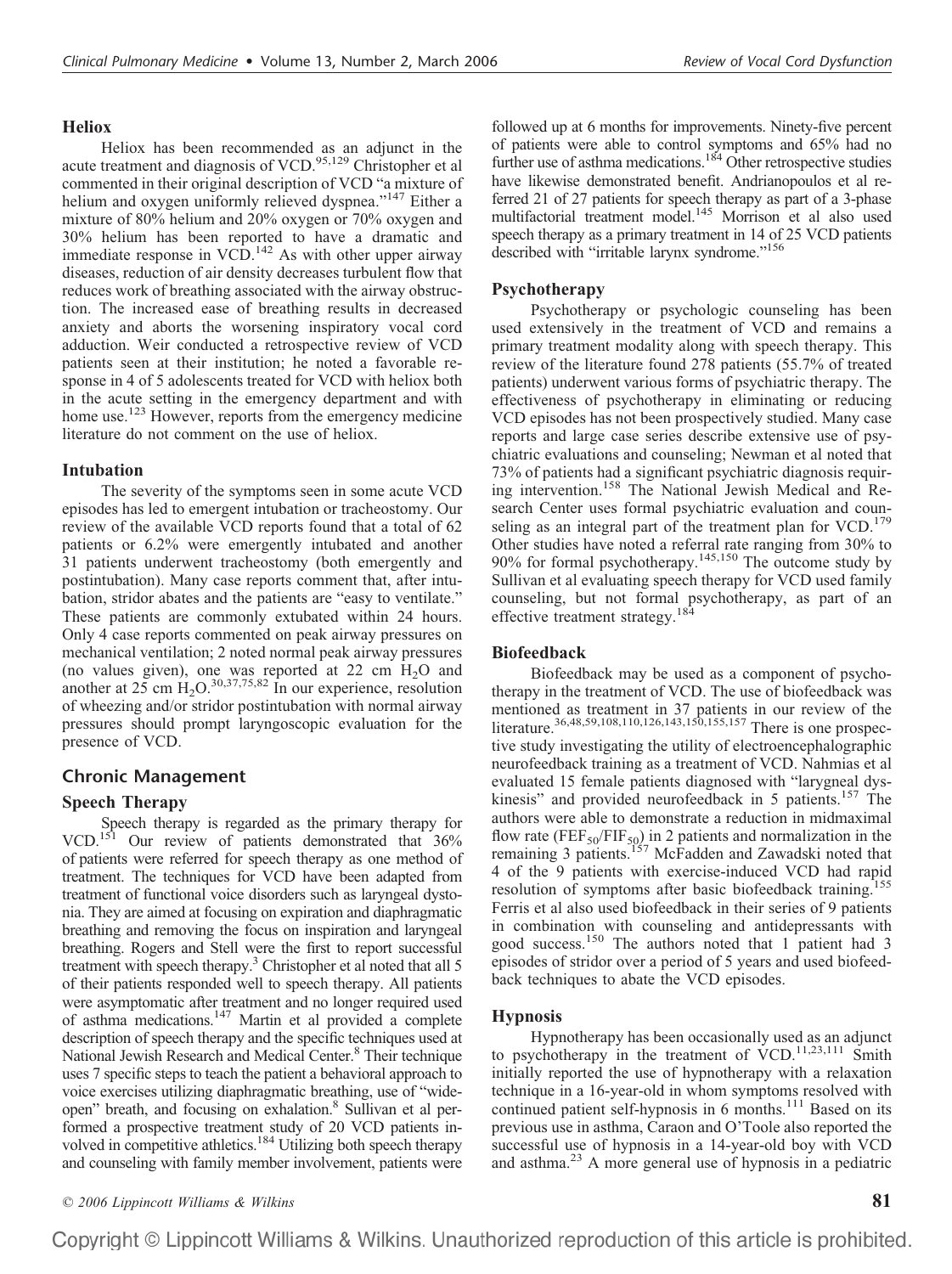pulmonary center for various disorders described improvement in 80% of patients. Use of hypnosis in 29 VCD patients who were taught self-hypnosis by their pediatric pulmonologists demonstrated symptom improvement in 31% of patients and VCD resolution in another  $38\%$ .<sup>11</sup> The authors also describe its specific use in diagnosing VCD by using hypnotherapy to elicit symptoms and document the presence of inspiratory vocal cord adduction.

#### **Inspiratory and Expiratory Valves**

One case report describes another potential method to treat episodes of VCD. Archer et al<sup>13</sup> and MacDonald et al<sup>133</sup> developed an inspiratory device using a one-way adjustable pressure limiting valves from single use anesthesia circuits. By adjusting the inspiratory valve, a patient can increase resistance to inspiratory flow and eliminate stridor. The report noted initial use every 2 hours initially and then down to as needed use 2 weeks later as VCD symptoms abated. Goldman and Muers suggested that continuous positive airway pressure can be used to treat patients with expiratory VCD but did not provide any clinical experience on its effectiveness.173 Lloyd and Jones commented on the use of intermittent continuous positive airway pressure and heliox in the acute setting for a patient unable to sleep due to severe inspiratory stridor.<sup>65</sup>

#### **Botulinum Toxin**

The experience with botulinum toxin in VCD is limited with its use only reported in 9 VCD patients.<sup>40,65,68,121,143</sup> Botulinum toxin prevents the release of acetylcholine at nerve terminals and causes a chemical denervation, thereby preventing vocal cord adduction. It has been used in the treatment of various dystonias such as blepharospasm, spasmodic torticollis, and spasmodic dysphonia. It is likewise reported to have good success in 9 patients with adductor laryngeal breathing dystonia, a disorder characterized by inspiratory stridor, cough, and normal voice with associated dystonias. After injection in the thyroarytenoid muscle, patients had maximal effect at 2 weeks and sustained improvement for 14 weeks.<sup>44</sup> Garibaldi et al reported the first use of botulinum toxin for VCD in an abstract in 1993. A competitive athlete with exercise-induced VCD remained asymptomatic for 2 months following injection of botulinum toxin.40 Several other case reports noted the successful use of botulinum toxin for patients with repeated tracheal intubations and tracheostomy who did not respond to more conventional therapies.65,68 One case series demonstrated good results with botulinum toxin for VCD. Altman et al injected botulinum toxin in the thyroarytenoid muscle in 5 patients (2 with other dystonias in addition to VCD). While preventing further urgent airway interventions in 3 patients, the 2 patients with a tracheostomy were unable to be decannulated.<sup>143</sup>

#### **Prognosis**

There is minimal information on the long-term prognosis of VCD. None of the large series comments on the long-term prognosis for VCD patients. The available literature describes a variety of clinical courses. Some patients have self-limited symptoms and respond rapidly to speech therapy and psychotherapy. Many of the 20 patients in one study had either complete resolution or reduction in symptoms at 6 months following intensive speech therapy and counseling.184 Conversely, many patients do not respond to standard therapies and continue to have recurrent symptoms. Hayes et al described 3 VCD patients who were followed up over a 10-year period. All 3 patients failed to respond to speech therapy, psychotherapy, and hypnotherapy with recurrent VCD episodes and chronic use of asthma medications.<sup>48</sup> No studies have determined whether the underlying cause (organic versus nonorganic) makes a difference in the resolution of symptoms or long-term prognosis.

#### **CONCLUSION**

Vocal cord dysfunction is an important cause of acute and chronic respiratory symptoms and should be considered in the differential diagnosis of dyspnea. Recognition of this disorder is especially important in those asthmatics who fail to respond to standard treatment. Classically considered to be a psychologic disorder, new evidence is emerging that a variety of mechanisms may induce the glottis to be hypersensitive. The relationship between the physical and psychologic causes of vocal cord dysfunction is not well understood. The majority of vocal cord dysfunction knowledge is based on case reports and large retrospective cohorts. More prospective evaluation is required to better identify the mechanism of vocal cord dysfunction, the contributing physical and psychologic factors, and the most effective treatment of these patients.

#### **REFERENCES**

- 1. Bahrainwala AH, Simon MR. Wheezing and vocal cord dysfunction mimicking asthma. *Curr Opin Pulm Med*. 2001;7:8 –13.
- 2. Tilles SA. Vocal cord dysfunction in children and adolescents. *Curr Allergy Asthma Rep*. 2003;3:467– 472.
- 3. Rogers JH, Stell PM. Paradoxical movement of the vocal cords as a cause of stridor. *J Laryngol Otol*. 1978;92:157–158.
- 4. National Asthma Education and Prevention Program: Expert Panel Report 2. *Guidelines for the Diagnosis and Management of Asthma* [NIH Publication No. 97-4051]. Bethesda, MD: National Institutes of Health, 1997.
- 5. Brugman SM, Newman K. Vocal cord dysfunction. *Med Sci Update*.  $1993;11:1-6.$
- 6. Brugman SM, Simons SM. Vocal cord dysfunction: don't mistake it for asthma. *Phys Sports Med*. 1998;26:63–74.
- 7. Hira HS. Vocal cord dysfunction masquerading as bronchial asthma. *J Assoc Physicians India*. 2002;50:712–716.
- 8. Martin RJ, Blager FB, Gay ML, et al. Paradoxical vocal cord motion in presumed asthmatics. *Semin Respir Med*. 1987;8:332–337.
- 9. Newman KB, Dubester SN. Vocal cord dysfunction: masquerader of asthma. *Semin Respir Crit Care Med*. 1994;15:162–167.
- 10. Wood RP II, Milgrom H. Vocal cord dysfunction. *J Allergy Clin Immunol*. 1996;98:481– 485.
- 11. Anbar RD, Hehir DA. Hypnosis as a diagnostic modality for vocal cord dysfunction. *Pediatrics*. 2002;106:E81.
- 12. Appelblatt NH, Baker SR. Functional upper airway obstruction: a new syndrome. *Arch Otolaryngol*. 1981;107:305–306.
- 13. Archer GJ, Hoyle JL, McCluskey A, et al. Inspiratory vocal cord dysfunction: a new approach in treatment. *Eur Respir J*. 2000;15:617– 618.
- 14. Arndt GA, Voth BR. Paradoxical vocal cord motion in the recovery room: a masquerader of pulmonary dysfunction. *Can J Anaesth*. 1996; 43:1249 –1251.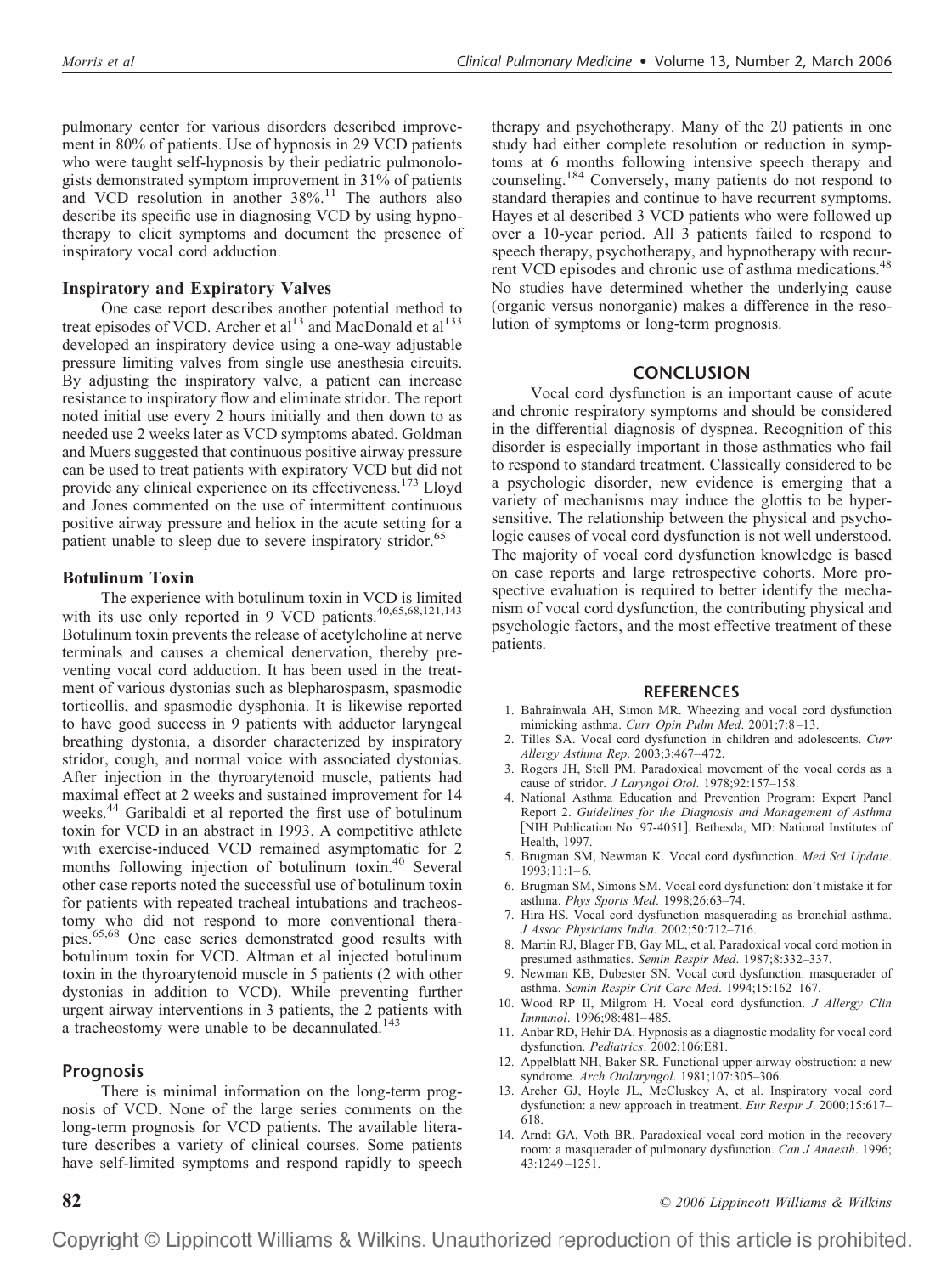- 15. Bahrainwala AH, Simon MR, Harrison DD, et al. Atypical flow volume curve in an asthmatic patient with vocal cord dysfunction. *Ann Allergy Asthma Immunol*. 2001;86:439 – 443.
- 16. Balasubramaniam SK, O'Connell EJ, Sachs MI, et al. Recurrent exerciseinduced stridor in an adolescent. *Ann Allergy*. 1986;57:243, 287–288.
- 17. Barnes SD, Grob CS, Lachman BS, et al. Psychogenic upper airway obstruction presenting as refractory wheezing. *J Pediatr*. 1986;109: 1067–1070.
- 18. Beckman DB. Greenberger PA. Diagnostic dilemma: vocal cord dysfunction. *Am J Med*. 2001;110:731–741.
- 19. Bhargava S, Panitch HB, Allen JL. Chlorine induced paradoxical vocal cord dysfunction. *Chest*. 2000;118(suppl):295.
- 20. Borer H, Hanni P, Schoenenberger RA. Vocal cord dysfunction: an important differential diagnosis of brittle asthma. *Respiration*. 2001; 68:318.
- 21. Brown TM, Merritt WD, Evans DL. Psychogenic vocal cord dysfunction masquerading as asthma. *J Nerv Ment Dis*. 1988;176:308 –310.
- 22. Campbell AH, Mestitz H, Pierce R. Brief upper airway (laryngeal) dysfunction. *Aust NZ J Med*. 1990;20:663– 668.
- 23. Caraon P, O'Toole C. Vocal cord dysfunction presenting as asthma. *Ir Med J*. 1991;84:98 –99.
- 24. Chawla SS, Upadhyay BK, Macdonnell KF. Laryngeal spasm mimicking bronchial asthma. *Ann Allergy*. 1984;53:319 –321.
- 25. Chiu CY, Wong KS, Huang JL. Paradoxical vocal cord adduction mimicking as acute asthma in a pediatric patient. *Asian Pac J Allergy Immunol*. 2001;19:55–58.
- 26. Cohen JI. Clinical Conferences of the Johns Hopkins Hospital: upper airway obstruction in asthma. *Johns Hopkins Med J*. 1980;147:233–237.
- 27. Collett PW, Brancatisano T, Engel LA. Spasmodic croup in the adult. *Am Rev Respir Dis*. 1983;127:500 –504.
- 28. Cormier YF, Camus P, Desmueles MJ. Non-organic acute upper airway obstruction: description and a diagnostic approach. *Am Rev Respir Dis*. 1980;121:147–150.
- 29. Corren J, Newman KB. Vocal cord dysfunction mimicking bronchial asthma. *Postgrad Med*. 1992;92:153–156.
- 30. Couser JI Jr, Berman JS. Respiratory muscle fatigue from functional upper airway obstruction. *Chest*. 1989;96:689 – 690.
- 31. Craig T, Sitz K, Squire E. Vocal cord dysfunction during wartime. *Mil Med*. 1992;157:614 – 616.
- 32. Cunningham MJ, Eavey RD, Shannon DC. Familial vocal cord dysfunction. *Pediatrics*. 1985;76:750 –753.
- 33. Dailey RH. Pseudoasthma: a new clinical entity? *JACEP*. 1976;5:192– 193.
- 34. Dinulos JG, Karas DE, Carey JP, et al. Paradoxical vocal cord motion presenting as acute stridor. *Ann Emerg Med*. 1997;29:815– 817.
- 35. Downing ET, Braman SS, Fox MJ, et al. Factitious asthma, physiological approach to diagnosis. *JAMA*. 1982;248:2878 –2881.
- 36. Earles J, Kerr B, Kellar M. Psychophysiologic treatment of vocal cord dysfunction. Ann Allergy Asthma Immunol. 2003;90:669-671.
- 37. Elshami AA, Tino G. Coexistent asthma and functional upper airway obstruction: case reports and review of the literature. *Chest*. 1996;110: 1358 –1361.
- 38. Fields CL, Roy TM, Ossorio MA. Variable vocal cord dysfunction: an asthma variant. *South Med J*. 1992;85:422– 424.
- 39. Freedman MR, Rosenberg SJ, Schmaling KB. Childhood sexual abuse in patients with paradoxical vocal cord dysfunction. *J Nerv Ment Dis*. 1991;179:295–298.
- 40. Garibaldi E, LeBlance G, Hibbett A, et al. Exercise-induced paradoxical vocal cord dysfunction: diagnosis with videostroboscopic endoscopy and treatment with Clostridium toxin. *J Allergy Clin Immunol*. 1993;91:200.
- 41. Geist R, Tallett SE. Diagnosis and management of psychogenic stridor caused by a conversion disorder. *Pediatrics*. 1990;86:315–317.
- 42. George MK, O'Connell JE, Batch AJ. Paradoxical vocal cord motion: an unusual cause of stridor. *J Laryngol Otol*. 1991;105:312–314.
- 43. Goodman DL, O'Connell MD, Sklarew PR. Vocal cord dysfunction (VCD) presenting as anaphylaxis. *J Clin Allergy Immunol*. 1991; 87(suppl):278.
- 44. Grillone GA, Blitzer A, Brin MF, et al. Treatment of adductor laryngeal breathing dystonia with botulinum toxin type A. *Laryngoscope*. 1994; 104:30 –32.
- 45. Gupta D, Aggarwal AN, Panda NK, et al. Vocal cord dysfunction presenting as recurrent acute severe asthma. *J Assoc Physicians India*. 2001;49:488 – 489.
- 46. Hammer G, Schwinn D, Wollman H. Postoperative complications due to paradoxical vocal cord motion. *Anesthesiology*. 1987;66:685-687.
- 47. Harbison J, Dodd J, McNicholas WT. Paradoxical vocal cord motion causing stridor after thyroidectomy. *Thorax*. 2000;55:533–534.
- 48. Hayes JP, Nolan MT, Brennan N, et al. Three cases of paradoxical vocal cord adduction followed up over a 10-year period. *Chest*. 1993; 104:678 – 680.
- 49. Heatley DG, Swift E. Paradoxical vocal cord dysfunction in an infant with stridor and gastroesophageal reflux. *Int J Pediatr Otorhinolaryngol*. 1996;34:149 –151.
- 50. Heffern WA, Davis TM, Ross CJ. A case study of comorbidities: vocal cord dysfunction, asthma, and panic disorder. *Clin Nurs Res*. 2002;11: 324 –340.
- 51. Imam AP, Halpern GM. Pseudoasthma is a case of asthma. *Allergol Immunopathol (Madr)*. 1995;23:96 –100.
- 52. Joshi JM, Doshi AV, Trivedi BR. Asthma and vocal cord dysfunction. *Lung India*. 1998;16:78 –79.
- 53. Julia JC, Martorell A, Armengot MA, et al. Vocal cord dysfunction in a child. *Allergy*. 1999;54:748 –751.
- 54. Kattan M, Ben-Zvi Z. Stridor caused by vocal cord malfunction associated with emotional factors. *Clin Pediatr*. 1985;24:158 –160.
- 55. Kayani S, Shannon DC. Vocal cord dysfunction associated with exercise in adolescent girls. *Chest*. 1998;113:540 –542.
- 56. Kellman RM, Leopold DA. Paradoxical vocal cord motion: an important cause of stridor. *Laryngoscope*. 1982;92:58-60.
- 57. Kissoon N, Kronick JB, Frewen TC. Psychogenic upper airway obstruction. *Pediatrics*. 1988;81:714 –717.
- 58. Kivity S, Bibi H, Schwarz Y, et al. Variable vocal cord dysfunction presenting as wheezing and exercise-induced asthma. *J Asthma*. 1986; 23:241–244.
- 59. Kuppersmith R, Rosen DS, Wiatrak BJ. Functional stridor in adolescents. *J Adolesc Health*. 1993;14:166 –171.
- 60. Lakin RC, Metzger WJ, Haughey BH. Upper airway obstruction presenting as exercise-induced asthma. *Chest*. 1984;86:499 –501.
- 61. LaRouere MJ, Koopman CF. Non-organic stridor in children. *Int J Pediatr Otorhinolaryngol*. 1987;14:73–77.
- 62. Leibovitch G, Oren A, Melmed RN, et al. Vocal cord dysfunction mimicking bronchial asthma. *Harefuah*. 1991;69-71.
- 63. Liistro G, Stanescu D, Dejonckere P, et al. Exercise-induced laryngospasm of emotional origin. *Pediatr Pulmonol*. 1990;8:58 – 60.
- 64. Lim TK. Vocal cord dysfunction presenting as bronchial asthma: the association with abnormal thoraco-abdominal wall motion. *Singapore Med J*. 1991;32:208 –210.
- 65. Lloyd RV, Jones NS. Paradoxical vocal fold movement: a case report. *J Laryngol Otol*. 1995;109:1105–1106.
- 66. Logvinoff MM, Lau KY, Weinstein DB, et al. Episodic stridor in a child secondary to vocal cord dysfunction. *Pediatr Pulmonol*. 1990;9:  $46 - 48.$
- 67. Lund DS, Garmel GM, Kaplan GS, et al. Hysterical stridor: a diagnosis of exclusion. *Am J Emerg Med*. 1993;11:400 – 402.
- 68. Maillard I, Schweizer V, Broccard A, et al. Use of botulinum toxin type A to avoid tracheal intubation or tracheostomy in severe paradoxical vocal cord movement. *Chest*. 2000;118:874 – 876.
- 69. McClean SP, Lee JL, Sim TC, et al. Intermittent breathlessness. *Ann Allergy*. 1989;63:486 – 488.
- 70. McQuaid EL, Spieth LE, Spirito A. The pediatric psychologist's role in differential diagnosis: vocal cord dysfunction presenting as asthma. *J Pediatr Psychology*. 1997;22:739 –748.
- 71. Meltzer EO, Orgel HA, Kemp JP, et al. Vocal cord dysfunction in a child with asthma. *J Asthma*. 1991;28:141–145.
- 72. Michelsen LG, Vanderspek AFL. An unexpected functional cause of upper airway obstruction. *Anaesthesia*. 1988;43:1028 –1030.
- 73. Mobeireek A, Alhamad A, Al-Subaei A, et al. Psychogenic vocal cord dysfunction simulating bronchial asthma. *Eur Respir J*. 1995;8:1978 – 1981.
- 74. Morton NS, Barr GW. Stridor in an adult: an unusual presentation of functional origin. *Anaesthesia*. 1989;44:232–234.

*© 2006 Lippincott Williams & Wilkins* **83**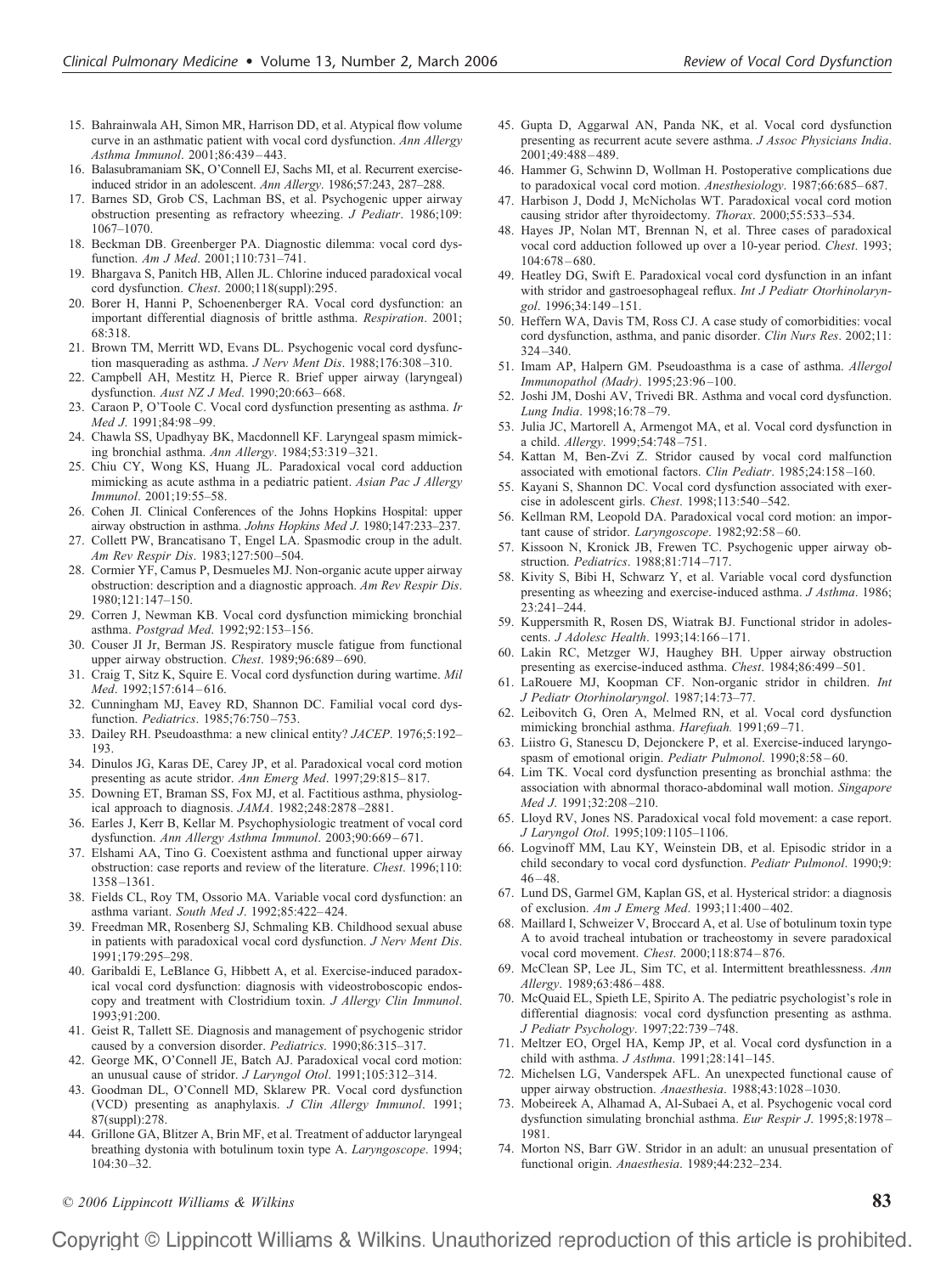- 75. Murray DM, Lawler PG. All that wheezes is not asthma: paradoxical vocal cord movement presenting as severe acute asthma requiring ventilatory support. *Anaesthesia*. 1998;53:1002–1011.
- 76. Murry T. Chronic cough: In search of the etiology. *Semin Speech Lang*. 1998;19:83–91.
- 77. Myears DW, Martin RJ, Eckert RC, et al. Functional versus organic vocal cord paralysis: rapid diagnosis and decannulation. *Laryngoscope*. 1985;95:1235–1237.
- 78. Nagai A, Yamaguchi E, Sakamoto K, et al. Functional upper airway obstruction: psychogenic pharyngeal constriction. *Chest*. 1992;101: 1460 –1461.
- 79. Natasi KJ, Howard DA, Raby RB, et al. Airway fluoroscopic diagnosis of vocal cord dysfunction syndrome. *Ann Allergy Asthma Immunol*. 1997;78:586 –588.
- 80. Neel EU, Posthumus DL. Nonorganic upper airway obstruction. *J Adolesc Health Care*. 1983;4:178 –179.
- 81. Niggemann B, Paul K, Keitzer R, et al. Vocal cord dysfunction in three children: misdiagnosis of bronchial asthma? *Pediatr Allergy Immunol*. 1998;9:97–100.
- 82. Niven RM, Roberts T, Pickering CAC, et al. Functional upper airways obstruction presenting as asthma. *Respir Med*. 1992;86:513–516.
- 83. Nolan NT, Gibney N, Brennan N, et al. Paradoxical vocal cord motion syndrome in asthma. *Thorax*. 1985;40:689.
- 84. Norman PS, Peters SP. 'Asthma' that cleared when patient coughed. *Hosp Prac*. 1983;18:51–54.
- 85. Nugent JS, Nugent AL, Whisman BA, et al. Levothyroxine anaphylaxis? Vocal cord dysfunction mimicking an anaphylactic drug reaction. *Ann Allergy Asthma Immunol*. 2003;91:337–341.
- 86. Ophir D, Katz Y, Tavori I, et al. Functional upper airway obstruction in adolescents. *Arch Otolaryngol Head Neck Surg*. 1990;116:1208 – 1209.
- 87. Parameswaran K, Cox G, Kitching A, et al. Coronary and laryngeal spasm provoked by methacholine inhalation. *J Allergy Clin Immunol*. 2001;107:392–393.
- 88. Patterson R, Schatz M. Factitious allergic emergencies: anaphylaxis and laryngeal 'edema.' *J Allergy Clin Immunol*. 1975;56:152–159.
- 89. Patterson R, Schatz M, Horton M. Munchausen's stridor: non-organic laryngeal obstruction. *Clin Allergy*. 1974;4:307–310.
- 90. Patton H, DiBenedetto R, Downing E, et al. Paradoxic vocal cord syndrome with surgical cure. *South Med J*. 1987;80:256 –258.
- 91. Pinho SM, Tsuji DH, Sennes L, et al. Paradoxical vocal fold movement: a case report. *J Voice*. 1997;11:368 –372.
- 92. Pitchenik AE. Functional laryngeal obstruction relieved by panting. *Chest*. 1991;100:1465–1467.
- 93. Place R, Morrison A, Arce E. Vocal cord dysfunction. *J Adolesc Health*. 2000;27:125–129.
- 94. Poirier MP, Pancioli AM, DiGulio GA. Vocal cord dysfunction presenting as acute asthma in a pediatric patient. *Pediatr Emergency Care*. 1996;12:213–214.
- 95. Reisner C, Nelson HS. Vocal cord dysfunction with nocturnal awakening. *J Allergy Clin Immunol*. 1997;99:843– 846.
- 96. Renz V, Hern J, Tostevin P, et al. Functional laryngeal dyskinesia: an important cause of stridor. *J Laryngol Otol*. 2000;114:790 –792.
- 97. Roberts KW, Crnkovic A, Steiniger JR. Post-anesthesia paradoxical vocal cord motion successfully treated with midazolam. *Anesthesiology*. 1998;89:517–519.
- 98. Rodenstein DO, Francis C, Stanescu DC. Emotional laryngeal wheezing: a new syndrome. *Am Rev Respir Dis*. 1983;127:354 –356.
- 99. Rogers JH. Functional inspiratory stridor in children. *J Laryngol Otol.* 1980:669 – 670.
- 100. Rosenthal M. Case 2: assessment. Vocal cord dysfunction. *Paediatr Resp Rev*. 2002;3:161–163.
- 101. Rusakow LS, Blager FB, Barkin RC, et al. Acute respiratory distress due to vocal cord dysfunction in cystic fibrosis. *J Asthma*. 1991;28: 443– 446.
- 102. Schmidt M, Brugger E, Richter W. Stress-inducible functional laryngospasm: differential diagnostic considerations for bronchial asthma. *Laryngol Rhinol Otol*. 1985;64:461– 465.
- 103. Sekerel BE, Akpinarli A, Kalayci O. Vocal cord dysfunction: more morbid than asthma if misdiagnosed. *J Invest Allergol Clin Immunol*. 2002;12:65– 66.
- 104. Selner JC, Staudenmayer H, Koepke JW, et al. Vocal cord dysfunction: the importance of psychologic factors and provocation challenge testing. *J Allergy Clin Immunol*. 1987;79:726 –733.
- 105. Sette L, Pajno-Ferrara F, Mocella S, et al. Vocal cord dysfunction in an asthmatic child: case report. *J Asthma*. 1993;30:407– 412.
- 106. Shao W, Chung T, Berdon WE, et al. Fluoroscopic diagnosis of laryngeal asthma (paradoxical vocal cord motion). *AJR Am J Roentgenol*. 1995;165:1229 –1231.
- 107. Shiels P, Hayes JP, Fitzgerald MX. Paradoxical vocal cord adduction in an adolescent with cystic fibrosis. *Thorax*. 1995;50:694 – 695.
- 108. Sim TC, McClean SP, Lee JL, et al. Functional laryngeal obstruction: a somatization disorder. *Am J Med*. 1990;88:293–295.
- 109. Skinner DW, Bradley PJ. Psychogenic stridor. *J Laryngol Otolaryngol*. 1989;103:383–385.
- 110. Smith ME, Darby KP, Kirchner K, et al. Simultaneous functional laryngeal stridor and functional aphonia in an adolescent. *Am J Otolaryngol*. 1993;14:366 –369.
- 111. Smith MS. Acute psychogenic stridor in an adolescent athlete treated with hypnosis. *Pediatrics*. 1983;72:247–248.
- 112. Snyder HS, Weiss E. Hysterical stridor: a benign cause of upper airway obstruction. *Ann Emerg Med*. 1989;18:991–994.
- 113. Starkman MN, Appelblatt NH. Functional upper airway obstruction: a possible somatization disorder. *Psychosomatics*. 1984;25:327–333.
- 114. Sukhani R, Barclay J, Chow J. Paradoxical vocal cord motion: an unusual cause of stridor in the recovery room. *Anesthesiology*. 1993; 79:177–180.
- 115. Suri JC, Sen MK, Chakrabarti S, et al. Vocal cord dysfunction presenting as refractory asthma. *Indian J Chest Dis Allied Sci*. 2002;44:  $49 - 52.$
- 116. Tajchman UW, Gitterman B. Vocal cord dysfunction associated with sexual abuse. *Clin Pediatr (Phila)*. 1996;35:105–108.
- 117. Tan KL, Eng P, Ong YY. Vocal cord dysfunction: two case reports. *Ann Acad Med Singapore*. 1997;26:494 – 496.
- 118. Thomas PS, Geddes DM, Barnes PJ. Pseudo-steroid resistant asthma. *Thorax*. 1999;54:352–356.
- 119. Tomares SM, Flotte TR, Tunkel DE, et al. Real time laryngoscopy with olfactory challenge for diagnosis of psychogenic stridor. *Pediatr Pulmonol*. 1993;16:259 –262.
- 120. Tousignant G, Kleiman SJ. Functional stridor diagnosed by the anaesthetist. *Can J Anaesth*. 1992;39:286 –289.
- 121. Vlahakis NE, Patel AM, Maragos NE, et al. Diagnosis of vocal cord dysfunction: the utility of spirometry and plethysmography. *Chest*. 2002;122:2246 –2249.
- 122. Warburton CJ, McL Niven R, Higgins BG, et al. Functional upper airways obstruction: two patients with persistent symptoms. *Thorax*. 1996;51:965–966.
- 123. Weir M. Vocal cord dysfunction mimics asthma and may respond to heliox. *Clin Pediatr (Phila)*. 2002;41:37– 41.
- 124. Wolfe JM, Meth BM. Vocal cord dysfunction mimicking a severe asthma attack. *J Emerg Med*. 1999;17:39 – 41.
- 125. Wood RP II, Jafek BW, Cherniack RM. Laryngeal dysfunction and pulmonary disorder. *Otolaryngol Head Neck Surg*. 1986;94:374 –378.
- 126. Alpert SE, Dearborn DG, Kercsmar CM. On vocal cord dysfunction in wheezy children. *Pediatr Pulmonol*. 1991;10:142–143.
- 127. Crowley S, Bush A. Paradoxical vocal cord adduction in cystic fibrosis. *Thorax*. 1995;50:1228.
- 128. Fisher AJ. Vocal cord dysfunction. *South Med J*. 1992;85:1036.
- 129. Gose JE. Acute workup of vocal cord dysfunction. *Ann Allergy Asthma Immunol*. 2003;91:318.
- 130. Kleiman S, Tousignant G. Paradoxical vocal cord motion. *Can J Anaesth*. 1997;44:785–786.
- 131. Kryger MH, Acres JC, Brownell L. A syndrome of sleep, stridor and panic. *Chest*. 1981;80:768.
- 132. Lacy TJ, McManis SE. On vocal cord dysfunction. *Mil Med*. 1993; 158:A4.
- 133. MacDonald JM, McCluskey A, Archer GJ. A novel approach to inspiratory vocal cord dysfunction. *Anaesthesia*. 2000;55:394.
- 134. Maricle R. Vocal cord dysfunction presenting as asthma. *N Engl J Med*. 1983;309:1190 –1191.
- 135. Niven RM, Pickering CA. Vocal cord dysfunction and wheezing. *Thorax*. 1991;46:688.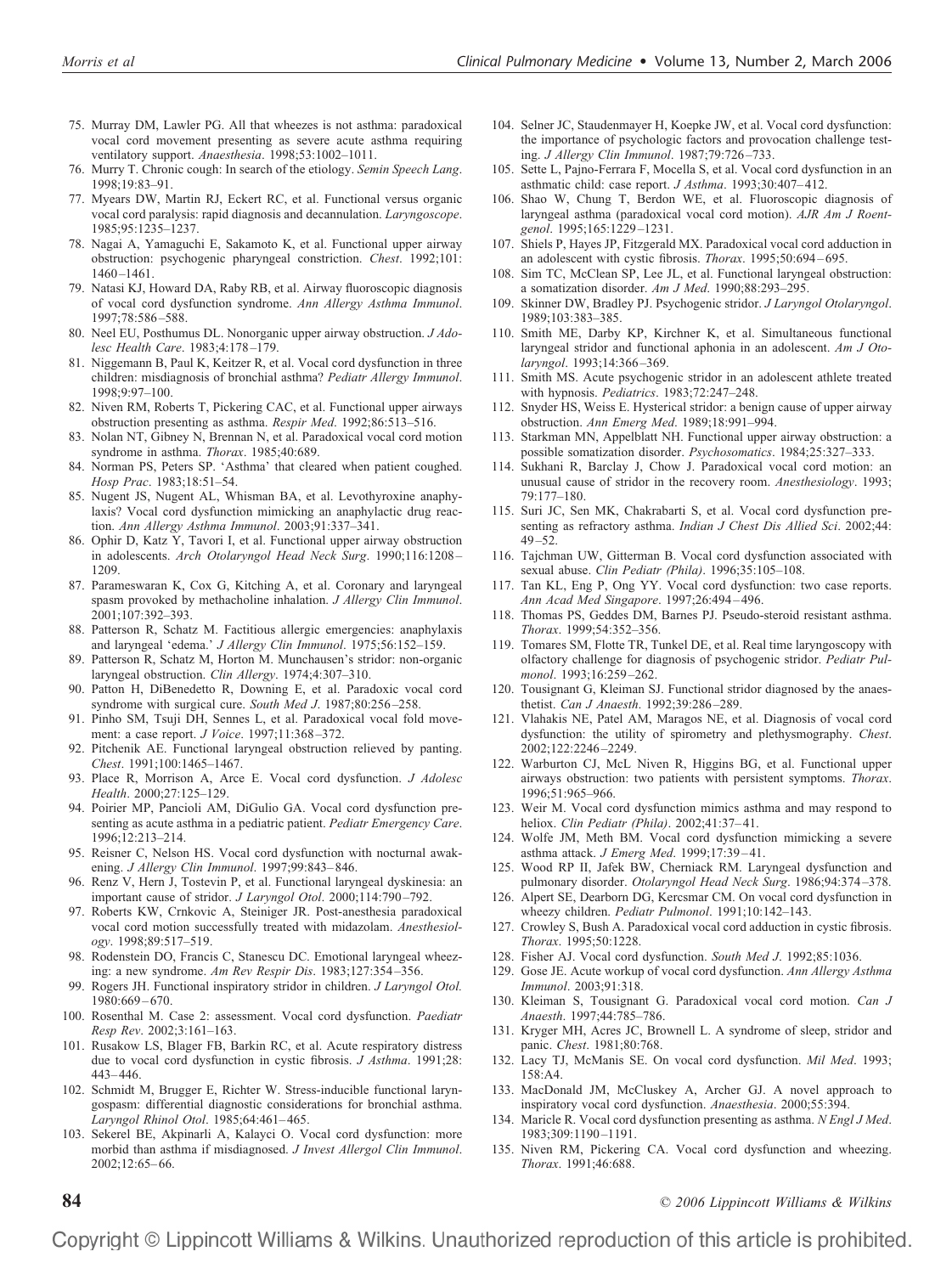- 136. Ooi LL. Re: Vocal cord dysfunction: two case reports. *Ann Acad Med Singapore*. 1997;26:875.
- 137. Pacht ER, St. John RC. Vocal cord dysfunction syndrome and 'steroiddependent' asthmatics. *Chest*. 1995;108:1772–1773.
- 138. Reisner C, Borish L. Heliox therapy for acute vocal cord dysfunction. *Chest*. 1995;108:1477.
- 139. Salkin D. Emotional laryngeal wheezing: a new syndrome. *Am Rev Respir Dis*. 1984;129:199 –200.
- 140. Schachter AJ. Vocal cord dysfunction may be functional. *Chest*. 1998; 114:351.
- 141. Sokol W. Vocal cord dysfunction presenting as asthma. *West J Med*. 1993;158:614 – 615.
- 142. Weir M, Ehl L. Vocal cord dysfunction mimicking exercise-induced bronchospasm in adolescents. *Pediatrics*. 1997;99:923–924.
- 143. Altman KW, Mirza N, Ruiz C, et al. Paradoxical vocal fold motion: presentation and treatment options. *J Voice*. 2000;14:99 –103.
- 144. Anbar RD. Hypnosis in pediatrics: applications at a pediatric pulmonary center. *BMC Pediatr*. 2002;2:11.
- 145. Andrianopoulos MV, Gallivan GJ, Gallivan KH. PVCM, PVCD, EPL and irritable larynx syndrome: what are we talking about and how do we treat it? *J Voice*. 2000;14:607– 618.
- 146. Brugman SM. The many faces of vocal cord dysfunction: what 36 years of literature tell us. *Am J Respir Crit Care Med*. 2003;167:A588.
- 147. Christopher KL, Wood RP, Eckert C, et al. Vocal cord dysfunction presenting as asthma. *N Engl J Med*. 1983;308:1566 –1570.
- 148. Denoyelle F, Garabedian EN, Roger G, et al. Laryngeal dyskinesia as a cause of stridor in infants. *Arch Otolaryngol Head Neck Surg*. 1996;122:612– 616.
- 149. Diamond E, Kane C, Dugan G. Presentation and evaluation of vocal cord dysfunction. *Chest*. 2000;118(suppl):199.
- 150. Ferris RL, Eisele DW, Tunkel DE. Functional laryngeal dyskinesia in children and adults. *Laryngoscope*. 1998;108:1520 –1523.
- 151. Gallivan GJ, Hoffman L, Gallivan KH. Episodic paroxysmal laryngospasm: voice and pulmonary function assessment and management. *J Voice*. 1996;10:93–105.
- 152. Landwehr LP, Wood RP II, Blager FB, et al. Vocal cord dysfunction mimicking exercise-induced bronchospasm in adolescents. *Pediatrics*. 1996;98:971–974.
- 153. Link HW, Stillwell PC, Jensen VK, et al. Vocal cord dysfunction in the pediatric age group. *Chest*. 1998;114(suppl):255–256.
- 154. Maschka DA, Bauman NM, McCray PB, et al. A classification scheme for paradoxical vocal cord motion. *Laryngoscope*. 1997;107:1429 – 1435.
- 155. McFadden ER, Zawadski DK. Vocal cord dysfunction masquerading as exercise-induced asthma a physiologic cause for 'choking' during athletic activities. *Am J Respir Crit Care Med*. 1996;153:942–947.
- 156. Morrison M, Rammage L, Emami AJ. The irritable larynx syndrome. *J Voice*. 1999;13:447– 455.
- 157. Nahmias J, Tansey M, Karetzky MS. Asthmatic extrathoracic upper airway obstruction: laryngeal dyskinesia. *NJ Med*. 1994;91:616 – 620.
- 158. Newman KB, Mason UG, Schmaling KB. Clinical features of vocal cord dysfunction. *Am J Respir Crit Care Med*. 1995;152:1382–1386.
- 159. O'Connell MA, Sklarew PR, Goodman DL. Spectrum of presentation of paradoxical vocal cord motion in ambulatory patients. *Ann Allergy Asthma Immunol*. 1995;74:341–344.
- 160. Parker JM, Berg BW. Prevalence of hyperventilation in patients with vocal cord dysfunction. *Chest*. 2002;122(suppl):185–186.
- 161. Perello MM, Gurevich J, Fitzpatrick T, et al. Clinical characteristics of vocal cord dysfunction in two military tertiary care facilities. *Am J Respir Crit Care Med*. 2003;167:A788.
- 162. Perkner JJ, Fennelly KP, Balkissoon R, et al. Irritant-associated vocal cord dysfunction. *J Environ Med*. 1998;40:136 –143.
- 163. Peters EJ, Hatley TK, Crater SE, et al. Sinus computed tomography scan and markers of inflammation in vocal cord dysfunction and asthma. *Ann Allergy Asthma Immunol*. 2002;90:316 –322.
- 164. Powell DM, Karanfilov BI, Beechler KB, et al. Paradoxical vocal cord dysfunction in juveniles. *Arch Otolaryngol Head Neck Surg*. 2000;126:  $29 - 34.$
- 165. Ramirez JR, Leon I, Rivera LM. Episodic laryngeal dyskinesia: clinical and psychiatric characterization. *Chest*. 1986;90:716 –721.
- 166. Zelcer S, Henri C, Tewfik TL, et al. Multidimensional voice program analysis (MDVP) and the diagnosis of pediatric vocal cord dysfunction. *Ann Allergy Asthma Immunol*. 2002;88:601– 608.
- 167. Altman EW, Simpson CB, Amin MR, et al. Cough and paradoxical vocal fold motion. *Otolaryngol Head Neck Surg*. 2002;127:501–511.
- 168. Ayres JG, Gabbott PL. Vocal cord dysfunction and laryngeal hyperresponsiveness: a function of altered autonomic balance? *Thorax*. 2002; 57:284 –285.
- 169. Balkissoon R. Occupational upper airway disease. *Clin Chest Med*. 2002;23:717–725.
- 170. Barnes PJ, Woolcock AJ. Difficult asthma. *Eur Respir J*. 1998;12: 1209 –1218.
- 171. Butani L, O'Connell EJ. Functional respiratory disorders. *Ann Allergy Asthma Immunol*. 1997;79:91–101.
- 172. Goldberg BJ, Kaplan MS. Non-asthmatic respiratory symptomatology. *Curr Opin Pulm Med*. 2000;6:26 –30.
- 173. Goldman J, Muers M. Vocal cord dysfunction and wheezing. *Thorax*. 1991;46:401– 404.
- 174. Lacy TJ, McManis SE. Psychogenic stridor. *Gen Hosp Psychiatry*. 1994;16:213–223.
- 175. Moran MG. Vocal cord dysfunction: a syndrome that mimics asthma. *J Cardiopulm Rehabil*. 1996;16:91–92.
- 176. Niggemann B. Functional symptoms confused with allergic disorders in children and adolescents. *Pediatr Allergy Immunol*. 2002;13:312–318.
- 177. O'Hollaren MT. Masqueraders in clinical allergy: laryngeal dysfunction causing dyspnea. *Ann Allergy*. 1990;65:351–358.
- 178. Parker JM, Guerrero ML. Airway function in women: bronchial hyperresponsiveness, cough and vocal cord dysfunction. *Clin Chest Med*. 2004;25:321–330.
- 179. Gavin LA, Wamboldt M, Brugman S, et al. Psychological and family characteristics of adolescents with vocal cord dysfunction. *J Asthma*. 1998;35:409 – 417.
- 180. Kenn K, Schmitz M. Vocal cord dysfunction, an important differential diagnosis of severe and implausible asthma [in German]. *Pneumologie*. 1997;51:14 –18.
- 181. Morris MJ, Deal LE, Bean DR, et al. Vocal cord dysfunction in patients with exertional dyspnea. *Chest*. 1999;116:1676 –1682.
- 182. Perkins PJ, Morris MJ. Vocal cord dysfunction induced by methacholine challenge testing. *Chest*. 2002;122:1988 –1993.
- 183. Rundell KW, Spiering BA. Inspiratory stridor in elite athletes. *Chest*. 2003;123:468 –74.
- 184. Sullivan MD, Heywood BM, Beukelman DR. A treatment for vocal cord dysfunction in female athletes: an outcome study. *Laryngoscope*. 2001;111:1751–1755.
- 185. Treole K, Trudeau MD, Forrest LA. Endoscopic and stroboscopic description of adults with paradoxical vocal fold dysfunction. *J Voice*. 1999;13:143–152.
- 186. Brugman SM, Howell JH, Mahler JL, et al. A prospective study of the diagnostic features of adolescent vocal cord dysfunction. *Am J Respir Crit Care Med*. 1997;155:A973.
- 187. Bucca CB, Brussino L, Fortunato D, et al. Vocal cord dysfunction and calcium deficiency. *Am J Respir Crit Care Med*. 2003;167:A141.
- 188. Ciccolella DE, Brennan KJ, Borbely B, et al. Identification of vocal cord dysfunction (VCD) and other diagnoses in patients admitted to an inner city university hospital asthma center. *Am J Respir Crit Care Med*. 1997;155:A82.
- 189. Jain S, Bandi V, Officer T, et al. Incidence of vocal cord dysfunction in patients presenting to emergency room with acute asthma exacerbation. *Chest*. 1999;116(suppl):243.
- 190. Kenn K, Willer G, Bizer C, et al. Prevalence of vocal cord dysfunction in patients with dyspnea: first prospective clinical study. *Am J Respir Crit Care Med*. 1997;155:A965.
- 191. McClean P, Qian W, Chakravorty S, et al. Upper airway compliance in vocal cord dysfunction [Poster K10; Online abstract]. Meeting of the *American Thoracic Society*, 2002.
- 192. Parker JM, Mooney LD, Berg BW. Exercise tidal loops in patients with vocal cord dysfunction. *Chest*. 1999;118(suppl):256.
- 193. Rigau J, Gress C, Farre R, et al. Response to irritant provocation in vocal cord dysfunction. *Am J Respir Crit Care Med*. 2003;167:A503.
- 194. Dunglison RD. *The Practice of Medicine*. Philadelphia: Lea & Blanchard, 1842:257–258.
- *© 2006 Lippincott Williams & Wilkins* **85**